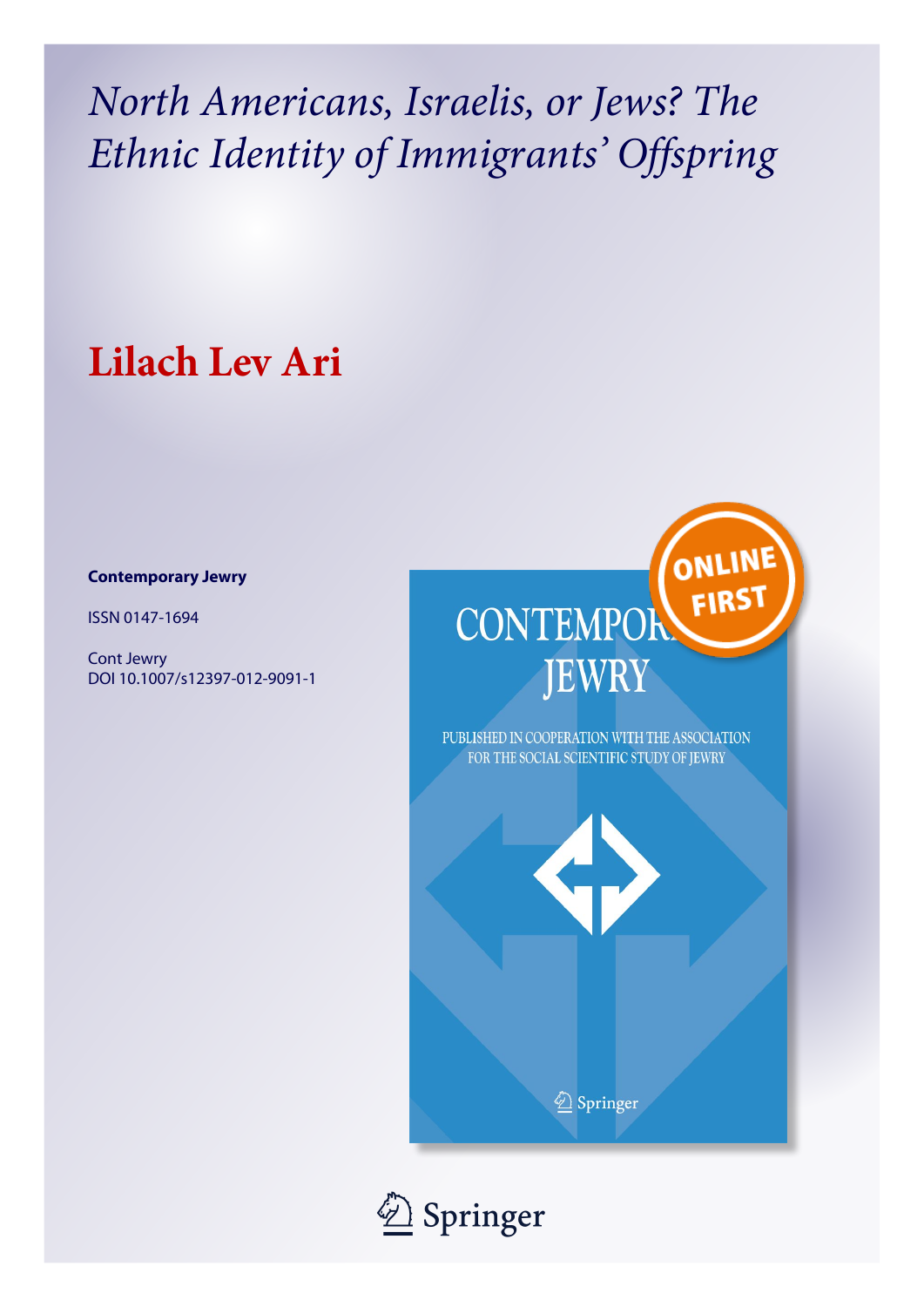**Your article is protected by copyright and all rights are held exclusively by Springer Science + Business Media B.V.. This e-offprint is for personal use only and shall not be selfarchived in electronic repositories. If you wish to self-archive your work, please use the accepted author's version for posting to your own website or your institution's repository. You may further deposit the accepted author's version on a funder's repository at a funder's request, provided it is not made publicly available until 12 months after publication.**

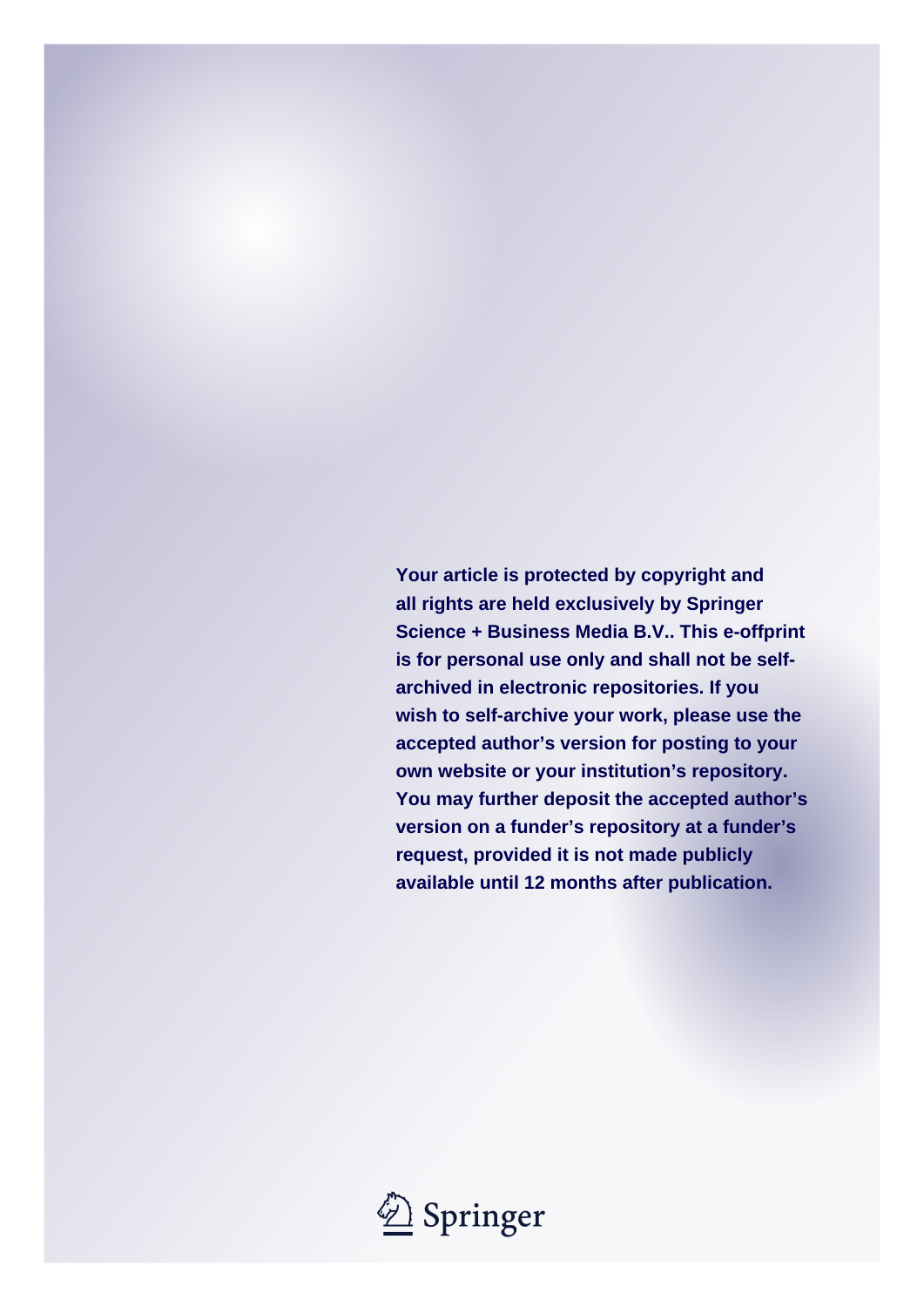# North Americans, Israelis, or Jews? The Ethnic Identity of Immigrants' Offspring

Lilach Lev Ari

Received: 25 December 2011 / Accepted: 5 September 2012 - Springer Science + Business Media B.V. 2012

Abstract Using a sample of 206 Israeli migrants' offspring in North America, who filled in questionnaires and 34 in-depth interviews, this article examines the components and indicators of ethnic identity and identification of the offspring of Israelis in North America, by immigration generation. Are their identities and social network local, meaning that they lead to integration and assimilation, or are they diasporic and transnational, positioned somewhere between North America and Israel? The main findings of this study illuminate complex and dynamic patterns of identity components and the factors that affect them. Generational affiliation, i.e., second generation immigrants compared to those of the 1.5 generation, had a considerable effect on the various indicators of identity and identification. Members of the 1.5 generation are more inclined than second generation immigrants to maintain transnational or diasporic relations and to experience a splitting of identity and estrangement toward the destination society. Second-generation participants, feel ''at home'' in the destination country and are more inclined to assimilate into their proximal host Jewish group and the non-Jewish majority This study makes its main contribution by distinguishing between second and 1.5-generation Israeli immigrants in regard to the re-construction of their ethnic identity. It also contributes to understanding the effect of agents of socialization, on the dynamic patterns of this identity in its various dimensions.

Keywords Second and 1.5 generation immigrants - Ethnic identity and identification - Transnational theory - Israeli immigrants - Diasporic identity - Youth movement

L. L. Ari  $(\boxtimes)$ 

Oranim, Academic College of Education and Bar Ilan University, Achziv St. # 6, P.O. Box 8199, 20692 Yokneam, Israel e-mail: llevari@oranim.ac.il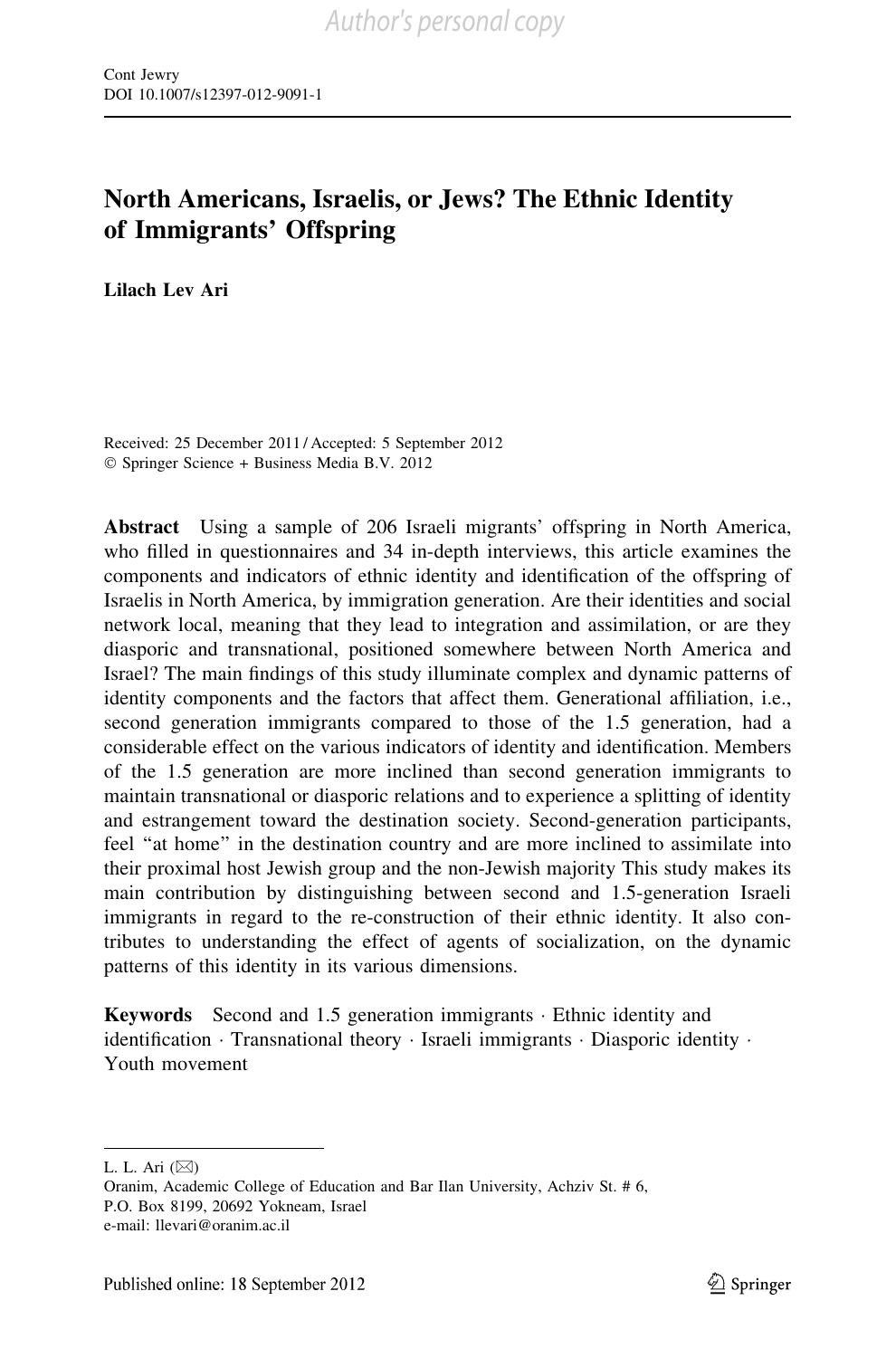# Introduction

This study examines the components and indicators of ethnic identity and identification of the offspring of Israeli immigrants in North America. Are their identities and social networks local, meaning do they lead to greater integration and assimilation, or are they diasporic or transnational, positioned somewhere between North America and Israel? The study also examines the effect of parents and participation in youth movements, as agents of socialization, on the diverse components of ethnic identity and identification.

Most studies regarding Israelis living in North America deal with first generation immigrants. Until now, most Israelis' offspring were too young to participate in research; only in recent years has it been possible to identify significant numbers of expatriate Israelis' offspring who have reached maturity, chiefly among those who emigrated in the 1980s and 1990s. Studies concerning Israeli immigrants' offspring, therefore, are few. This paper focuses on the children of Israeli immigrants in North America (United States and Canada). The number whose children are Israel-born is diminishing; that of immigrants whose children are born in North America is growing. In the 1980 American population census, these two immigrant groups were similar in size; by 2000, the former had shrunk to less than one-fifth and the share of those whose children were all born in the United States had exceeded 70 % (Rebhun and Lev Ari [2010](#page-24-0)).

In research on immigrants' offspring, it is customary to distinguish between first generation immigrants and their successors, who are termed second generation or '1.5 generation' immigrants. First generation immigrants include parents who chose to leave their country of origin and settle elsewhere. Their offspring, in contrast, emigrated with their families but did not participate in the decision-making process regarding the move. Immigration experience is, of course, differentiated when the generations are compared; some children were born in the destination country or arrived at an early age, while others emigrated at older ages, or as adolescents, after having been raised and socialized in their origin country (Oropesa and Landale [1997;](#page-24-0) Remennick [2003](#page-24-0)).

Migrants' offspring are divided into three groups according to their emigration age and their developmental stage: '1.75 generation' emigrated as preschoolers, '1.5 generation' arrived at the destination country as preteen school-age children, and '1.25 generation' refers to those who immigrated as teenagers after spending most of their formative years in the origin country (Rumbaut [1997](#page-24-0)) .

In the present study, due to the small number of respondents, and based on Cohen and Haberfeld's [\(2003](#page-23-0)) distinction among Israeli immigrants' offspring 1.5 generation, I divided the subjects into two generation groups. First, the '1.5 generation' is comprised of youngsters who were between the ages of eight and 18 when they reached North America with their parents. Next is the 'second generation,' typically used to describe the children of immigrants who are born in this country but in this case describing those who were also at the age of seven or younger at the time of emigration. Due to the similarity in their assimilation characteristics, the second generation groups are aggregated together (Oropesa and Landale [1997\)](#page-24-0).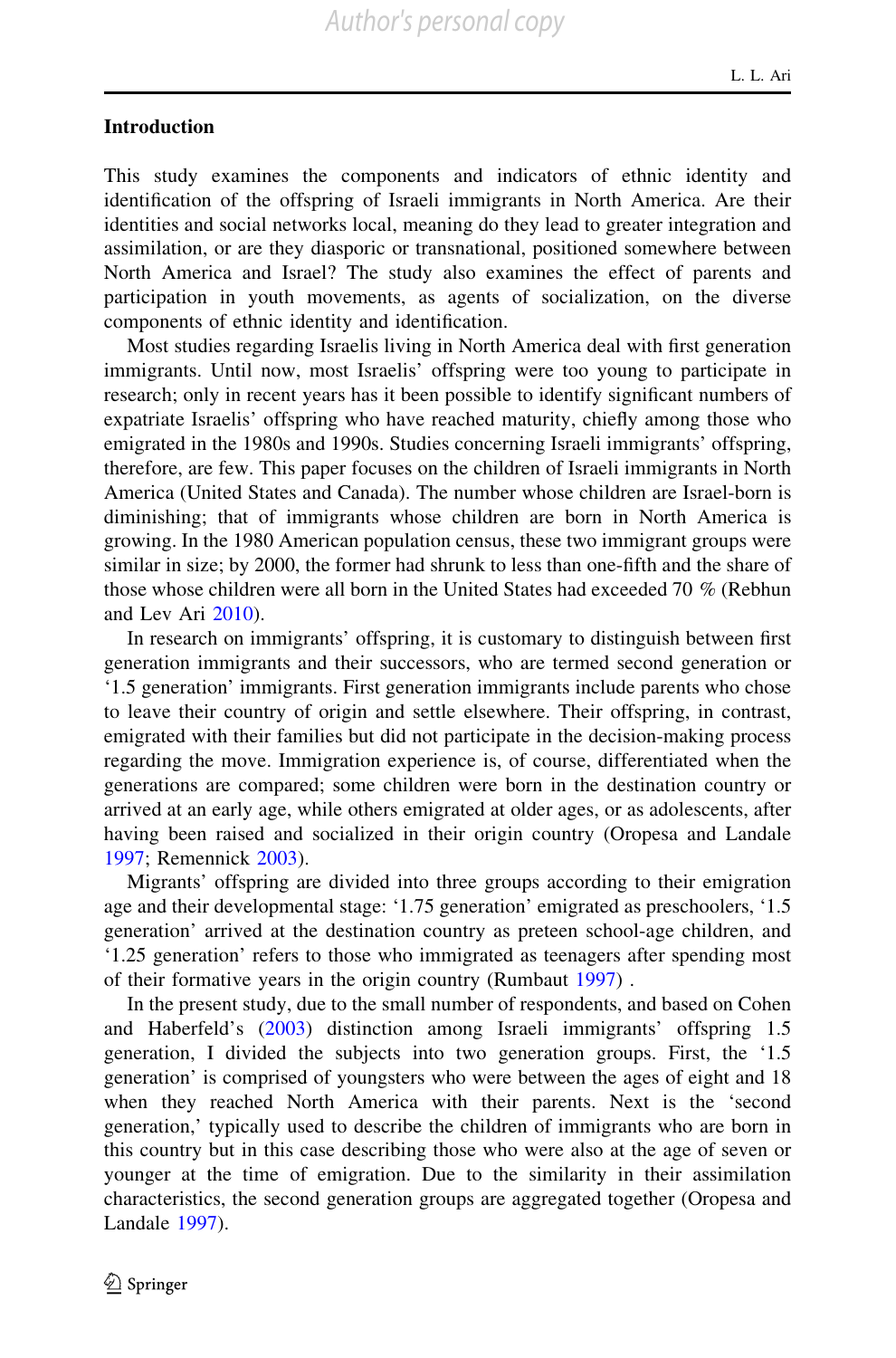The focus of this study is on second and 1.5 generation Israeli immigrants' offspring and their ethnic identity and identification. An individual's ethnic identity is an inclusive conceptual matrix which the host society constructs in the process of daily interaction, which may assign him or her to a certain social group within the target society, while inducing changes in his or her attitudes toward himself or herself as an immigrant (Mittelberg and Waters [1992](#page-24-0); Portes and Rumbaut [2001\)](#page-24-0). Ethnic identity is reflected in several indicators: identification as a member of the group; a sense of belonging and commitment to the group; positive (or negative) attitudes toward the group; a sense of shared attitudes and values; and specific components of ethnicity such as language, behavior, and customs (Berryet et al., in Tur-Kaspa Shimoni et al. [2004](#page-24-0)). The term 'ethnic identification' in this context signifies the demonstration of affiliation with a certain ethnic group. Some of the identification process also includes acceptance of the values and norms of the group that is targeted for self-identification, as guidelines that shape the personality and behavior of the self-identifying individual (Rebhun [2001](#page-24-0)).

This pattern of dynamic ethnic identity and identification might characterize first generation immigrants, but it can also be traced among second and even third generation immigrants' offspring. The last two groups might become interested in their tradition, their homeland, and other components of ethnic roots even though they were initially detached from them (Grillo [1998\)](#page-23-0). Hence, this study contributes to the broader field of research on the dynamic and heterogeneous reconstruction of identity and identification among second and 1.5 Israeli immigrants' offspring in North America.

Theoretical Considerations: Ethnic Identity Among Immigrants and Their Offspring

Beginning in the mid-twentieth century, the complexity of ethnic identity and identification began to be extensively discussed in the academic literature. Since the scope of this paper is limited, I will describe selected theories which address this issue. Scholars differ in their explanations of the origin of ethnicity. Geertz, for example, saw ethnicity as a primordial attachment, which resulted from being born into a particular community with its cultural components. According to this theory, ethnicity is not a matter of choice but pre-social (Geertz 1963, quoted in Castles and Miller [2009](#page-22-0), pp. 35–36). Others perceived ethnicity as a strategic option. For example, Wallman ([1986\)](#page-24-0) used the concept of 'situational' or 'instrumental' ethnicity and argued that ethnicity is invoked whenever members of a specific group decide that it is useful for them or maximizes their group power in terms of competition. In this context, ethnicity is perceived as an emergent phenomenon, which continues to develop with the changing positions of groups and individuals within the dynamic social structure. As society changes, old forms of ethnic culture may die out but new forms may be generated (Yancey et al. [1976\)](#page-24-0).

Other classical approaches claimed that the longer the residence of migrants in the new destination, the more they socially and economically resemble native-born, even if their ethnic origin continues to have a residual influence on their structural mobility (Gordon [1964\)](#page-23-0). Park ([1950\)](#page-24-0) contributed the notion of a 'Race Relations Cycle' that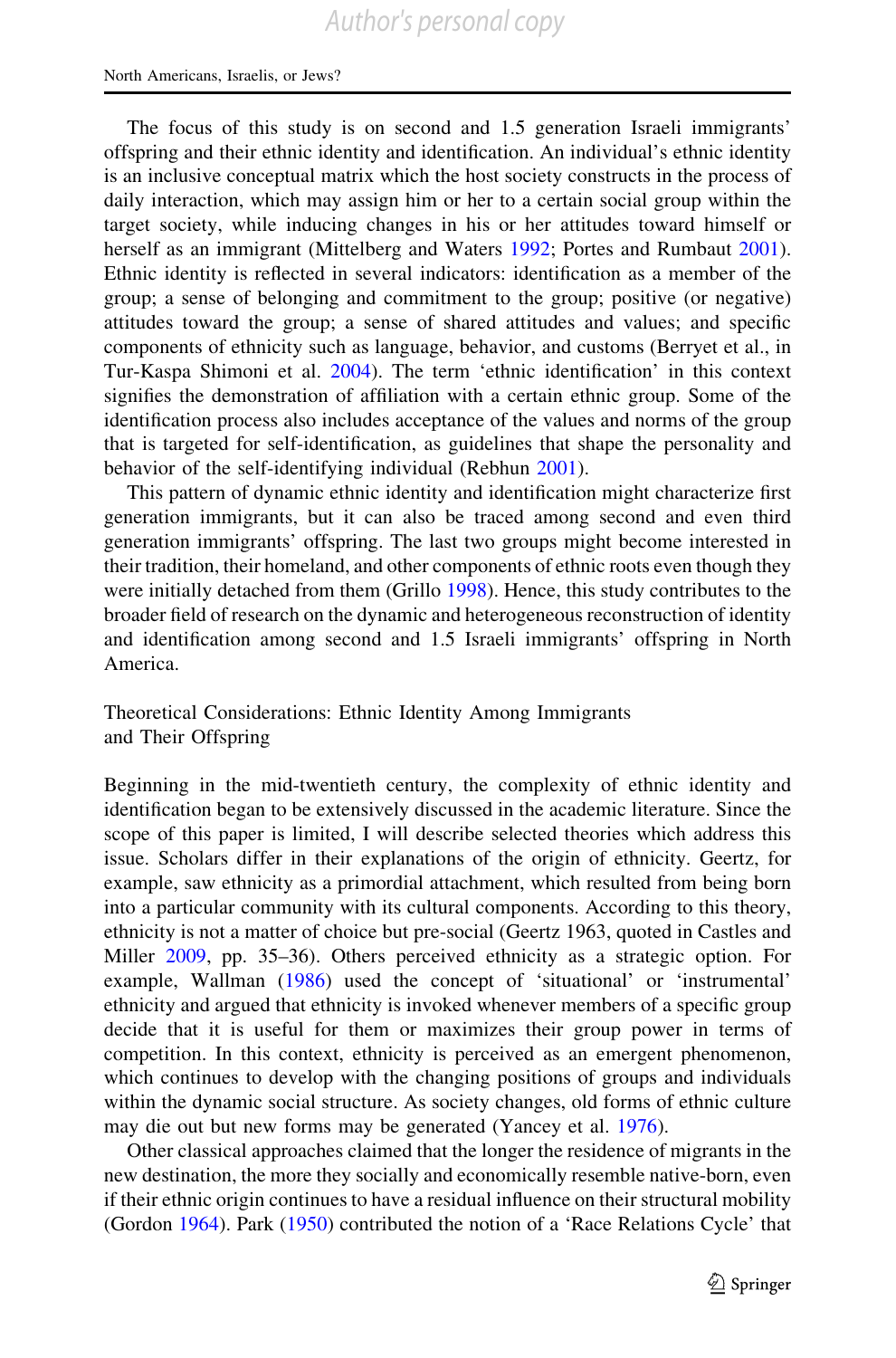includes contact (by migration), competition (with other immigrants), accommodation (forced adjustment to host society), and assimilation (although not completed).

In the ethno-cultural domain in the United States, competing concepts stand out: 'Anglo-conformity,' the 'melting pot,' and 'cultural pluralism' (including activist manifestations of 'multiculturalism'). The first concept, 'conformity,' was prevalent in America mainly in the first half of the twentieth century. This theory posited that groups of immigrants, after a relatively short period of volitional separatism, should renounce their cultural origins in favor of the host society's behavior patterns and values, or at least take part in a process of cultural integration (the 'melting pot') between the various immigrant groups and local customs (Gordon [1964\)](#page-23-0). These two concepts, i.e., conformity and the melting pot, largely convey the same set of goals. Both suggest that cultural differences and connections with groups of origin have been steadily eroding over the generations and have been losing much of their importance as the immigrants assimilate into the social mainstream (Blau and Duncan [1967\)](#page-22-0). Many perceive the melting pot idea as a symbol of the liberal vision of American society; it has become the bearer of the political message that the United States is a land of opportunity in which race, religion, and ethnic origin do not hinder social mobility. From this standpoint, conformity is but another interpretation of the symbol that stresses the Americanization of the immigrants (Hirschman [1983\)](#page-23-0).

The concept of cultural pluralism is different. Having risen to prominence in the ideological contest with the other models, especially since the 1960s, cultural pluralism propounds that all ethnic immigrant groups preserve the main fundamentals of their culture of origin, albeit within the framework of U.S. citizenship and economic and political integration. This concept fosters the maintenance of social and cultural autonomy of the various origin groups and legitimizes their preservation of a high level of identificational separatism (Gordon [1964](#page-23-0)). Another model of ethnicity stresses the fluid, situational, and dynamic character of ethnic identity and emphasizes its socially constructed aspects. Thus, particular ethnic boundaries are continuously negotiated and reconstructed by ethnic group members as well as by others (Nagel [1994\)](#page-24-0). One of the concepts which is related to ethnic-cultural identity reconstruction is that of the 'proximal host,' the group to which the absorbing society is likely to assign immigrants arriving in the host country. The assignment may be based on appearance, national origin, and language; how the immigrants perceive themselves within the ethnic concept; and whether the group closest in its characteristics will accept the new immigrants as suitable members (Mittelberg and Waters [1992](#page-24-0)).

In addition to these theories, and with regard to immigrants' offspring, Portes and Rumbaut ([2001\)](#page-24-0) and Zhou ([1997\)](#page-25-0) invoke the concept of 'selective acculturation.' They maintain that few such individuals fully assimilate into American society. This gives these second generation immigrants' offspring a dual opportunity: to acquaint themselves with their ethnic group's traditions and values and preserve the family language (mother tongue) as well as to familiarize themselves with the values of the surrounding society and master the new language. Bilingual and bicultural proficiency facilitates cultural and political life and relations with both countries (Portes and Rumbaut [2001\)](#page-24-0). Other scholars suggest that the American-born offspring of immigrants maintain some level of ethnic identity and cultural heritage. Ethnicity, they argue, is a factor deeply rooted in the social reality; not only does it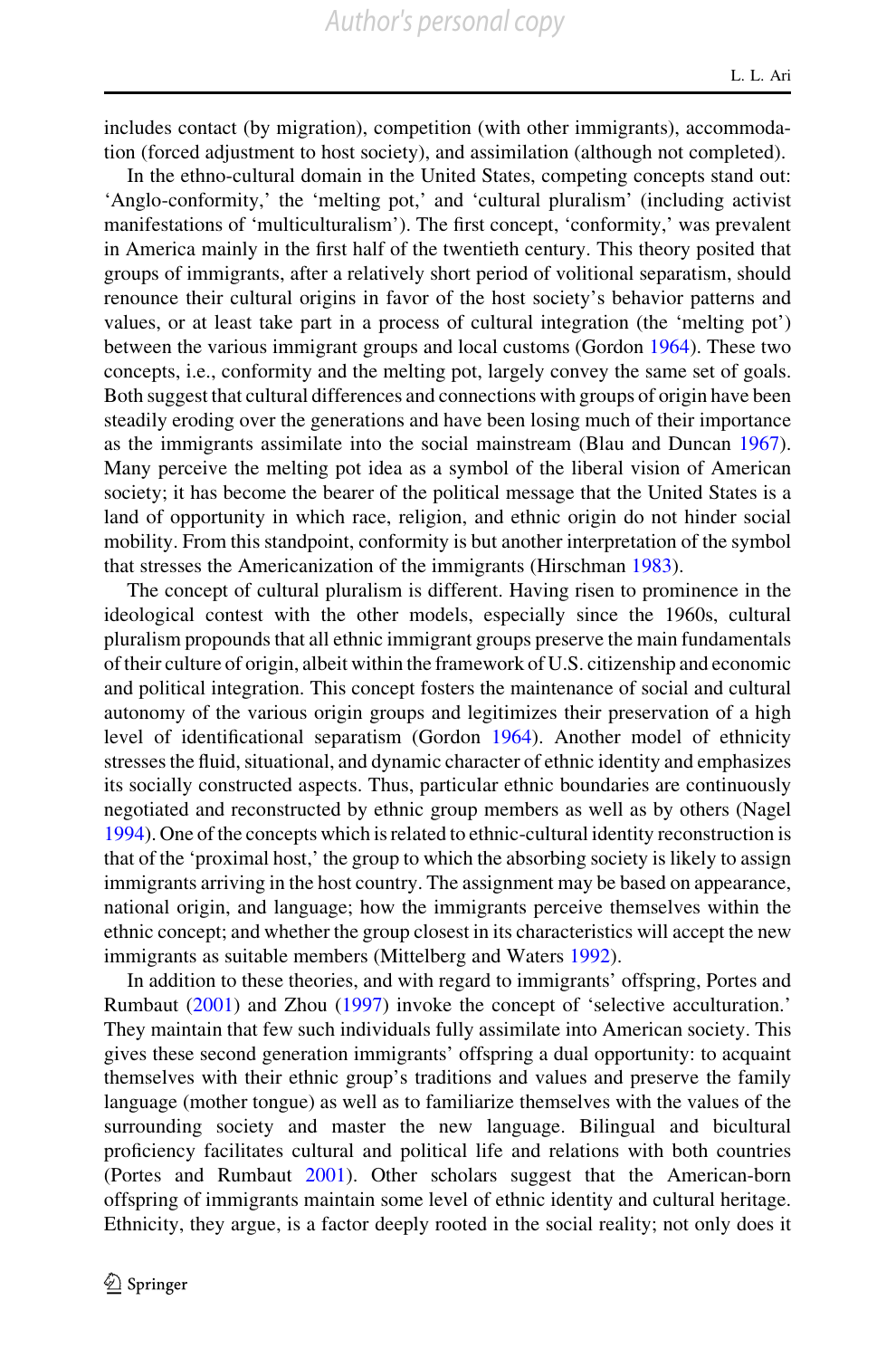influence certain events, but it is often the source of the events themselves (Glazer and Moynihan [1963](#page-23-0)).

Another perspective regarding ethnicity is the 'ethnic revival' of whites, which is a manifestation of an individualism that aspires to enrich the individual's life and promote self-fulfillment (Alba [1990;](#page-22-0) Gans [1994](#page-23-0); Lieberson and Waters [1988](#page-23-0); Waters [1990\)](#page-24-0). This is principally the 'symbolic ethnicity' of voluntarism and the personal needs for identification, as opposed to specific cultural behaviors and group organization that had once been central and prominent (Gans [1994\)](#page-23-0). The symbols used by later generations of immigrants may be more overt and visible than the cultures and organizations of earlier immigrants, including the emphasis on ancestral origin in a certain country or geographical region. What is portrayed as an 'ethnic revival' or a 'religious revival' is, in fact, nothing but a new phase in the assimilation of ethnic and cultural groups into the general local society (Gans [1979,](#page-23-0) [1994\)](#page-23-0).

Introduced in the 1990s, transnationalism theory suggests that migration is a multidimensional process that includes political, economic, cultural, and religious aspects among others, and combines independent considerations in the transition from one country to another. The theoretical basis for understanding the process that reconstructs the ethnic identity has changed; it is now termed the transnational approach (Portes and Rumbaut [2001\)](#page-24-0). This construct posits that immigrants' ethnic identity in the global era is anchored in various geographical spaces that transcend the familiar borders of the nation-state (Glick-Schiller et al. [1992\)](#page-23-0). The mismatch between the geographical space (the destination country) and the social space in which most immigrants go about their daily lives (the origin and destination country) drives an identity-construction process that has its points of reference in different places. Consequently, this identity is constructed through a complex process in which immigrants have to merge different and often contrasting elements that originate in different geo-cultural spaces (Vertovec [1999\)](#page-24-0).

Today's immigrants, unlike those of the past, are seldom required to suppress certain components of their identity in order to blend into the non-immigrant group. Instead, thanks to the adoption of multicultural policies in most Western countries, immigrants find ways to accommodate their range of identities concurrently by using each identity intelligently in different social contexts (Levitt and Glick-Schiller [2004;](#page-23-0) Vertovec [2001\)](#page-24-0). One possible component of this dynamic transnational identity is the diasporic identity, in which the values, social norms, and narratives of the homeland (the origin country) are maintained in the destination country. This drawing of cultural borders amid structural integration gives immigrants a sense of being 'at home abroad.' Central to the particular identity of members of a diaspora is the maintenance of relations with the origin country, as reflected on several different and complementary levels, including the familial, economic, social, religious, etc. (Shain [1999;](#page-24-0) Sheffer [1986](#page-24-0), [2003](#page-24-0)). However, transnationalism does not endure among all immigrants; while some immigrants build stronger transnational identities of various kinds, others totally disengage from their ethnic identity and identification, and integrate or assimilate into the host society (Faist [2000](#page-23-0); Levitt and Glick-Schiller [2004\)](#page-23-0). Transnational participation depends on gender, class, race, and successful assimilation into the host society, among other factors (Itzigsohn and Giorguli-Saucedo [2005](#page-23-0)).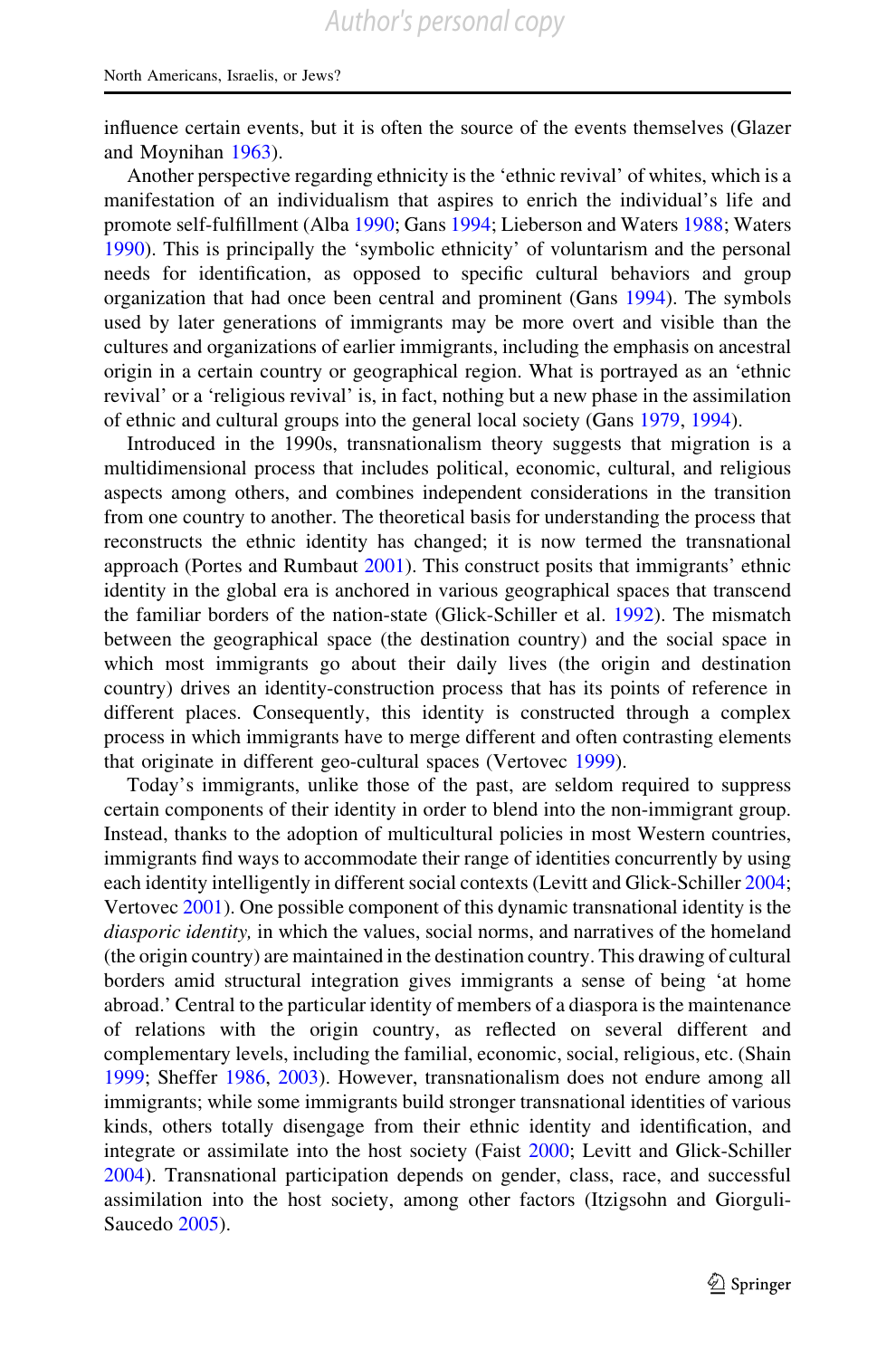Ethnic Identity of Immigrants' Offspring: Previous Studies

Population estimates of immigrants' offspring in the Unites States demonstrate that members of the new 'second generation' accounts for one out of six 18 to 32-yearsolds, and one out of four of all Americans under the age of 18. Thus, children of immigrants have a significant role in shaping and reconstructing future ethnic relations in the United States (Kasinitz et al. [2008](#page-23-0)). Most second generation immigrants' offspring identify with their parents and the tradition of the origin country in certain events, depending on how comfortable they feel in the specific contexts (Portes and Rumbaut [2001;](#page-24-0) Portes and Zhou [1993\)](#page-24-0). Park ([2008\)](#page-24-0) argues that second generation immigrants' offspring from Asia define themselves as Asian-American and as having a dual identity, despite being part of the second generation. According to Park, they define their identity in accordance with a cultural discourse that treats them as Asian-American and, therefore, they accept this term in defining their identity. Similar to some of today's first generation immigrants, their offspring are transnational in their social networks, visit their parents' homeland, and sometimes even return (Kasinitz et al. [2008](#page-23-0); Levitt [2007\)](#page-23-0).

Studies relating to members of the 1.5 generation only, conducted mainly among young people of Asian origin (e.g. Min and Kim [2000](#page-23-0); Park [1999](#page-24-0); Zhou and Bankston [1998](#page-25-0)), suggest that 1.5 generation immigrants have an immigration experience of their own, in which they encounter problems of loyalty to, and affiliation with, the source culture. For some (chiefly those who belong to visible ethnic minorities, and thus are more exposed to overt and covert discrimination in the target society), the process of assimilating into the majority society is accompanied by the opposition of parents who attempt to prevent it. Some of these young people respond to their parents' objections by dropping out of school and even adopting additional behaviors typical of youth at risk. Other members of this generation, however, respond in the opposite way, by becoming star performers in school in order to ease the conflict that they feel (Remennick [2003](#page-24-0)).

Most studies of Israeli-born migrants were conducted among those living in the United States, where more than two-thirds make their home. These immigrants can be characterized as a white, highly educated middle class group (Gold [2002](#page-23-0); Lev Ari  $2008a$ ; Rebhun and Lev Ari  $2010$ ). Cohen  $(2011)$  $(2011)$  estimated the number of *Israeli-born* immigrants living in the United States at 107,744. Israeli-born immigrant children (younger than 15 years old) consist of 12.5 % of the total number of Israeli-born immigrants. The total estimation of Israelis, including that of foreign-born Israelis (about 132,256 people), residing in the United States is approximately 240,000.

The main social and economic attributes of first generation Israeli immigrants high rates of labor-force participation, home ownership, and proficiency in English—influence their sense of belonging and their self-identity, which is becoming more and more American. Given their characteristics, they immerse themselves and integrate into the American social mainstream (Lev Ari [2008a;](#page-23-0) Rebhun and Lev Ari [2010\)](#page-24-0).

Culturally, the Israelis' national identity is based mainly on a subjective sense of Israeliness and Jewishness and has characteristics of secular Judaism. Most American Israelis neither belong to synagogues or other local Jewish organizations,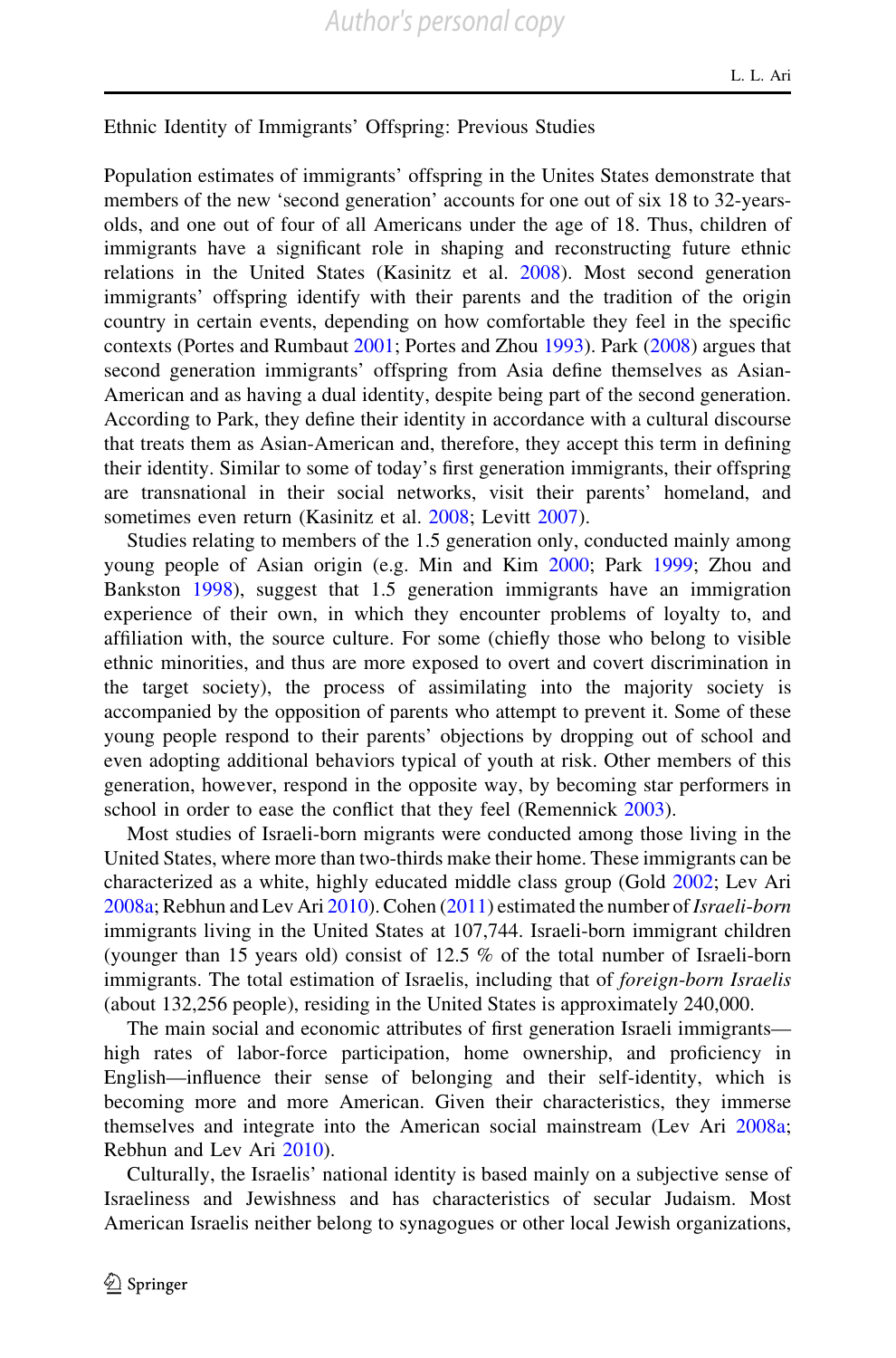nor do they conscientiously observe religious rituals (Mittelberg and Waters [1992\)](#page-24-0). However, the longer these individuals stay in the United States, the more diligently do they observe major Jewish festivals and ethnic and religious precepts that are meant to preserve their Israeli identity. The definition of the Israeli immigrants' identity is essentially ambivalent. They are eager to adopt a bi-national identity— Israeli and American—and thereby benefit, depending on circumstances and changing personal needs, from both the opportunities and openness of American society and the warmth and intimacy of the Israeli community (Gold [1992](#page-23-0)).

During the 1970s and 1980s, the proximal host of American Jews did not welcome the Israeli Americans, and the Israelis were defined as a marginal group in the American Jewish community. The role of Israelis, as perceived by Jewish Americans, was to defend Israel and not to emigrate from it. This attitude has changed recently; the Israeli immigrant community has attained broader recognition from the Jewish community and closer ties have been created (Gold [2002;](#page-23-0) Gold and Phillips [1996](#page-23-0)). Today, instead of perceiving Israeli immigrants as a marginal and alienated group, the proximal host of American Jews accepts them, to a larger extent than before, as part of their community. In recent years, Jewish-American organizations have become aware of how beneficial this group can be for the Jewish community and are making a greater effort to absorb Israelis into it (Gold [2002\)](#page-23-0). Israeli immigrants play a role in preserving the Jewish character of the Jewish-American neighborhoods as other Jewish immigrants did in the past. Israelis create businesses, rent and buy houses in Jewish neighborhoods, and participate in the activities of synagogues and schools (Gold [1999](#page-23-0); Gold and Phillips [1996](#page-23-0)).

As time passes, the immigrant Israeli self-definition has been losing ground to an American-Israeli identity, or simply to an American one. Still, most Israelis, even after amassing significant tenure in the United States, identify themselves primarily and principally as Israelis. By so doing, they express characteristics of transnationalism ethnic identity. Furthermore, even when the space of identification is the United States, it is not necessarily 'American' as such, but rather reflects the ethno-religious uniqueness of the Israelis and their utilization of the well-developed institutional infrastructures of the veteran local Jewish community (Rebhun and Lev Ari [2010\)](#page-24-0). When these immigrants become parents, they face a dilemma regarding their children's education. If they do nothing, their children might forget their Jewish-Israeli roots; however, enrolling them in Jewish educational schools creates identity construction difficulties for them as 'diaspora Jews.' Transnational ties, through frequent visits to Israel, expose children to their family and their roots. Thus, by developing formal and informal communal activities (including Israeli youth movements) as well as keeping transnational ties, first generation Israelis hope to preserve their children's Israeli-Jewish identity in the host society (Gold [2002](#page-23-0); Lev Ari [2008b\)](#page-23-0).

Rosenthal et al. ([1994](#page-24-0)) found that second generation Israeli immigrants to the United States adopted general American cultural patterns so strongly that they lost their connection and relations with Israel to the extent of total disengagement. Uriely [\(1995](#page-24-0)), too, argued that Israeli migrants' offspring were not interested in immersing themselves in the American-Jewish community and found the non-Jewish one preferable. Gold ([2002\)](#page-23-0) claimed that Israeli immigrants' offspring are indeed more exposed than first generation immigrants to the non-Jewish society that surrounds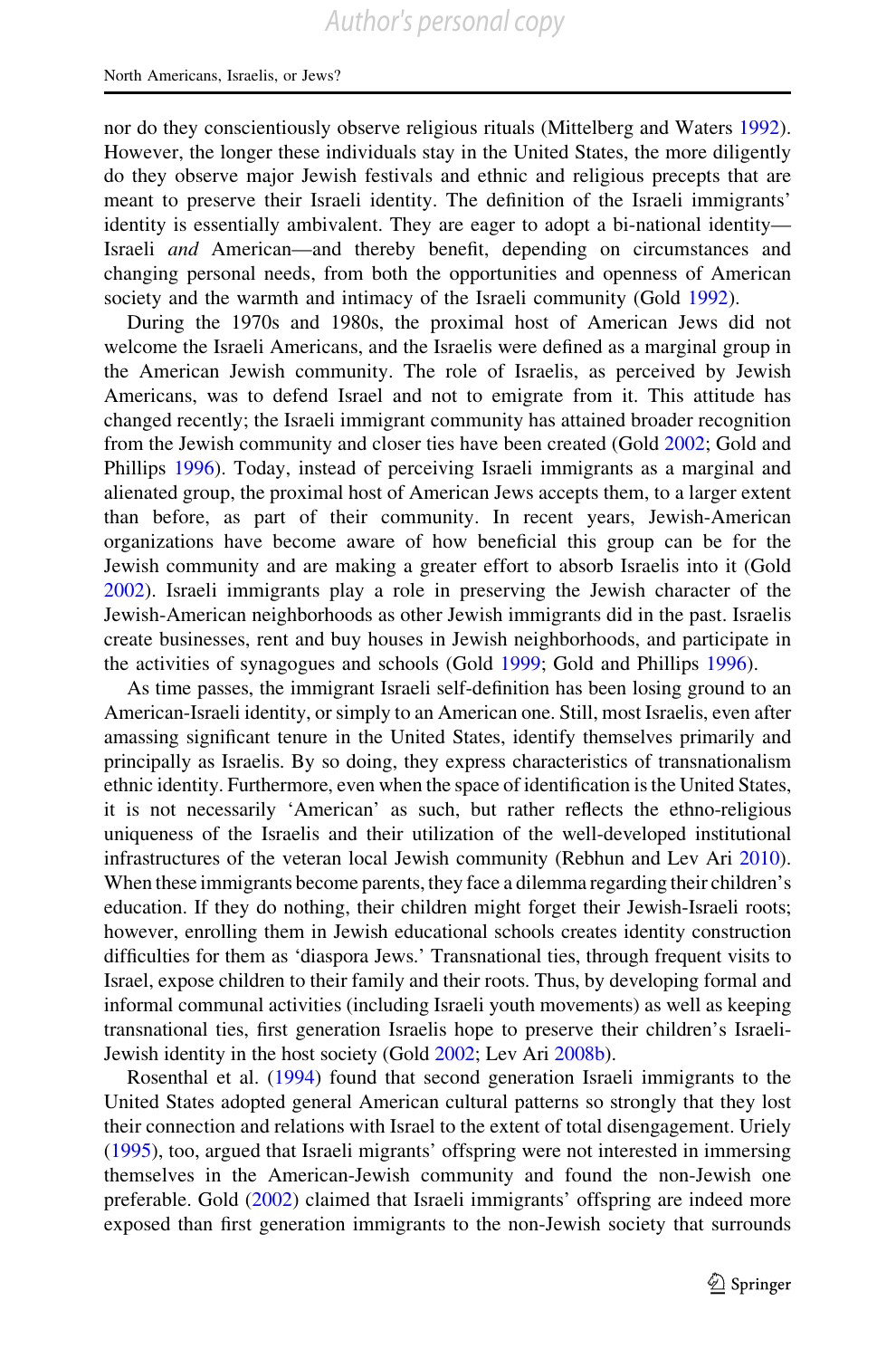them. These young people identify equally with their ethnic group and the local non-Jewish population, whereas their parents' identification with Israel or with Israelis in the United States is stronger than their identification with the non-Israeli local society.

Several scholars (Kahane [1986;](#page-23-0) Shokeid [1988](#page-24-0); Uriely [1995\)](#page-24-0) have highlighted the importance of the socialization of the parents' home, and its effects on the children's ethnic identity and identification. Socio-psychological studies emphasize the influence of other agents of socialization on the identity of the second generation. Tur-Kaspa Shimoni et al. ([2004\)](#page-24-0) also cited the family as a major influence on the development of adolescents' ethnic identity, but stress the role of the community and ethnic group in the adolescents' social setting. Others call attention to the youth movement as another meaningful agent of socialization, especially in the sensitive years of adolescence (Kahane [1986](#page-23-0), [2004\)](#page-23-0). Socialization agents such as parents and youth movements can be perceived as mediatory mechanisms between cultures from the origin country and that of the host society. These socialization agents serve as a filter through which selective values are transmitted to young immigrants, and have different impacts on their absorption process (Kahane [1986](#page-23-0)). Youth movements are characterized by an informal code; they are distinct from the family, the school, and primary peer groups. These movements institutionalize the autonomy of young people and serve as a socialization agent that might affect (among other components) the identity formation of participants (Kahane [1997\)](#page-23-0). Youth-movement activities also acquaint teens with symbols that are sources of identification, strengthen their self-image, and, generally, are helpful in the process of forming ethnic identity (Shapira et al. [2004\)](#page-24-0).

# Methods, Participants, and Variables

The quantitative method used here is based on a correlational design, in which relationships among variables are investigated on the basis of data gathered via questionnaires (Frankfort-Nachmias and Nachmias [2008\)](#page-23-0). More than a half of the respondents (122 of 206) filled in Likert-type questionnaires in the United States or Canada after they were distributed in person (about 70 %) or online (from September 2008 to February 2009). Respondents were traced through 'snowball' sampling, as that was the only option available for finding them. The other 84 questionnaires were distributed to participants in a 'Tzabar group' within a few days of their arrival in Israel. In the questionnaire, those respondents were asked about their lives in North America. Since they had been in Israel for only a few days when they filled in the questionnaires, their impressions of their lives in North

<sup>&</sup>lt;sup>1</sup> Since 1977, the American-Israeli Scouts movement has been active in places where concentrations of Israelis exist. Incorporated under a 'Tzabar' leadership, they are an integral part of the Scouts movement in Israel. The purposes of the 'Tzabar' leadership activities are to provide an educational setting for Israeli immigrants' children (ages 9–18) in order to reinforce their Israeli-Jewish identity and stay in touch with Israeli culture. After finishing high-school studies in the United States, members of the movement can choose a self-realization track that includes returning to Israel and enlisting in the Israeli army with assistance from a 'Tzabar group' (Israeli Scouts website [2010](#page-23-0)). I estimate that participation in 'Tzabar Scouts' is between 4–8 % among the total Israeli immigrants' offspring in the United States.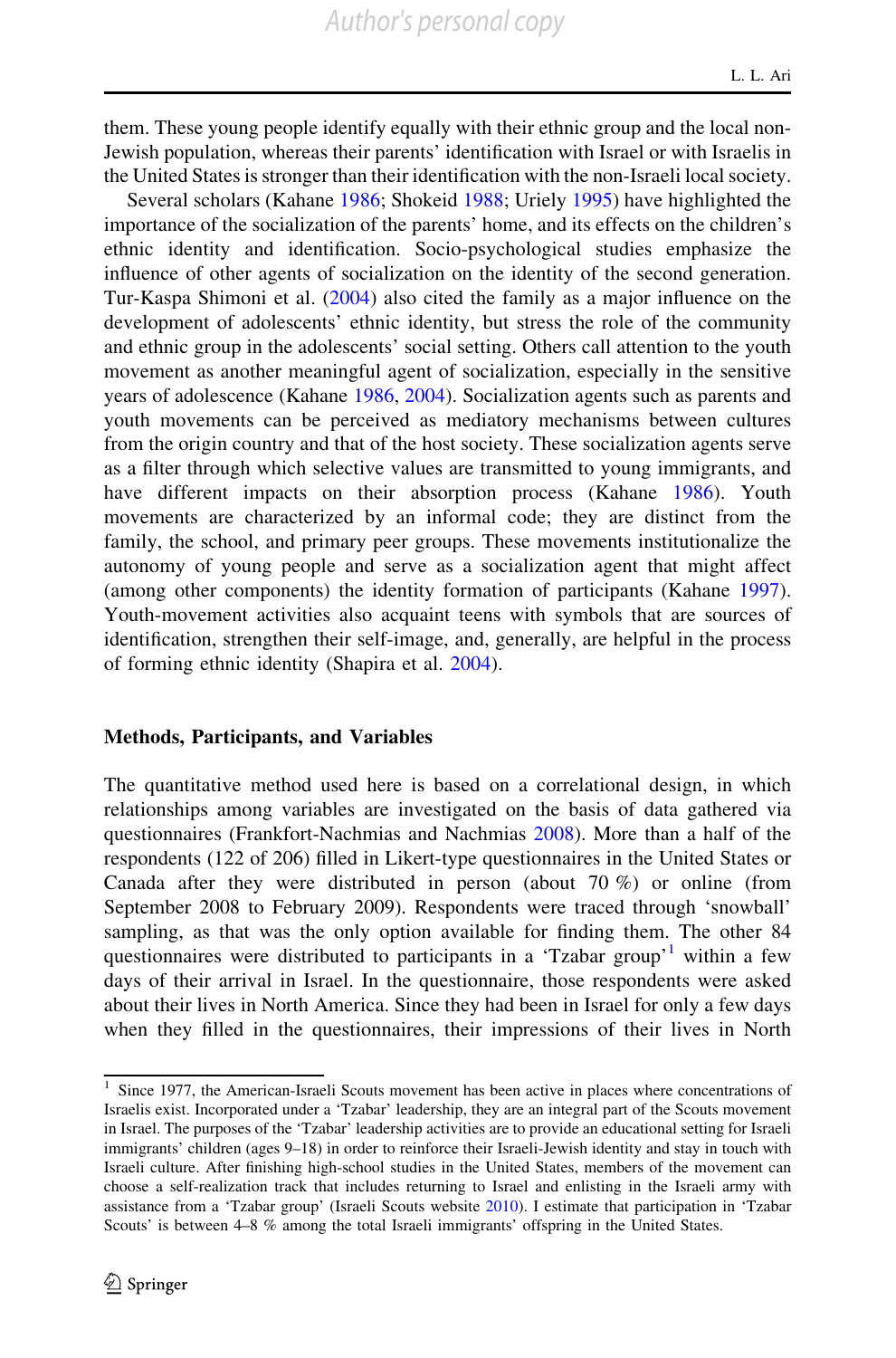America were still fresh. These mixed and non-random samplings might affect the findings, since they are not a representative sample of Israeli offspring in North America. However, this sample does represent a group of young Israelis, most of whom have two Israeli parents (90 %), from various social backgrounds. The questionnaire examines their parents' attitudes toward Israel and Judaism and especially the respondents' youth movement participation. In addition, the socioeconomic characteristics of the respondents' parents are compared with those of previous research findings. The quantitative data analysis included descriptive statistics such as: frequencies, means, and standard deviation.  $T$  test analysis was used to compare the second and the 1.5 generations. In the final model forced steps regression was employed in order to analyze the impact of the independent variables on various ethnic identity components.

In order to further investigate ethnic identity and identification among Israeli offspring, I used a qualitative method. I based the qualitative part of the research on in-depth structured interviews that I conducted in February 2009 with 19 offspring of Israelis in the United States and Canada. The contents of the in-depth interviews were transcribed and analyzed by grouping main themes into common topics that were meaningful for the research questions (Shkedi [2003](#page-24-0)).

The purpose of the study was to investigate various components of the ethnic identity and identification of Israeli offspring in North America by generation and impact of socialization agents. Members of the second generation comprised 66 % of all respondents and members of the 1.5 generation 34 %. Those in the latter group were on average 9.62 years old when they immigrated to North America  $(S.D. = 4.88)$ .

Regarding the participants' demographic and socioeconomic background char*acteristics*, 47 % of the 206 respondents were male, age 21 years (S.D.  $=$  4.77; range 15–46 years). No generational differences were found regarding these two variables. Below I describe those variables which were found to be significant by generation.

Almost all second generation immigrants' offspring live in the United States, whereas only two-thirds of those in the 1.5 generation do so; the remainder live in Canada. Another significant finding in which participants in the two groups differ is the countries of birth of the participants and their parents. While most second generation immigrants' offspring were born in North America, most 1.5-generation immigrants were born in Israel and another one-fifth were born in the former Soviet Union.

Most of second generation respondents' fathers were born in Israel (72 %, another 13 % in the United States and the rest in other countries), while only 55 % of the 1.5 generation's fathers were born in Israel (another third in Europe, and the remainder in other countries). Regarding the respondents' mothers, the same pattern is observed: 64 % compared with 59 % were born in Israel (second and 1.5 generation respectively). Since the median year of arrival of the respondents' families in North America was 1995, I compared the parents' countries of origin to previous findings (see Rebhun and Lev Ari [2010](#page-24-0)), where 67.9 % of first generation Israeli migrants to the United States in the 1990s were native-born Israelis. It seems that on average, the parents' origin in the current research is similar to that of other Israelis.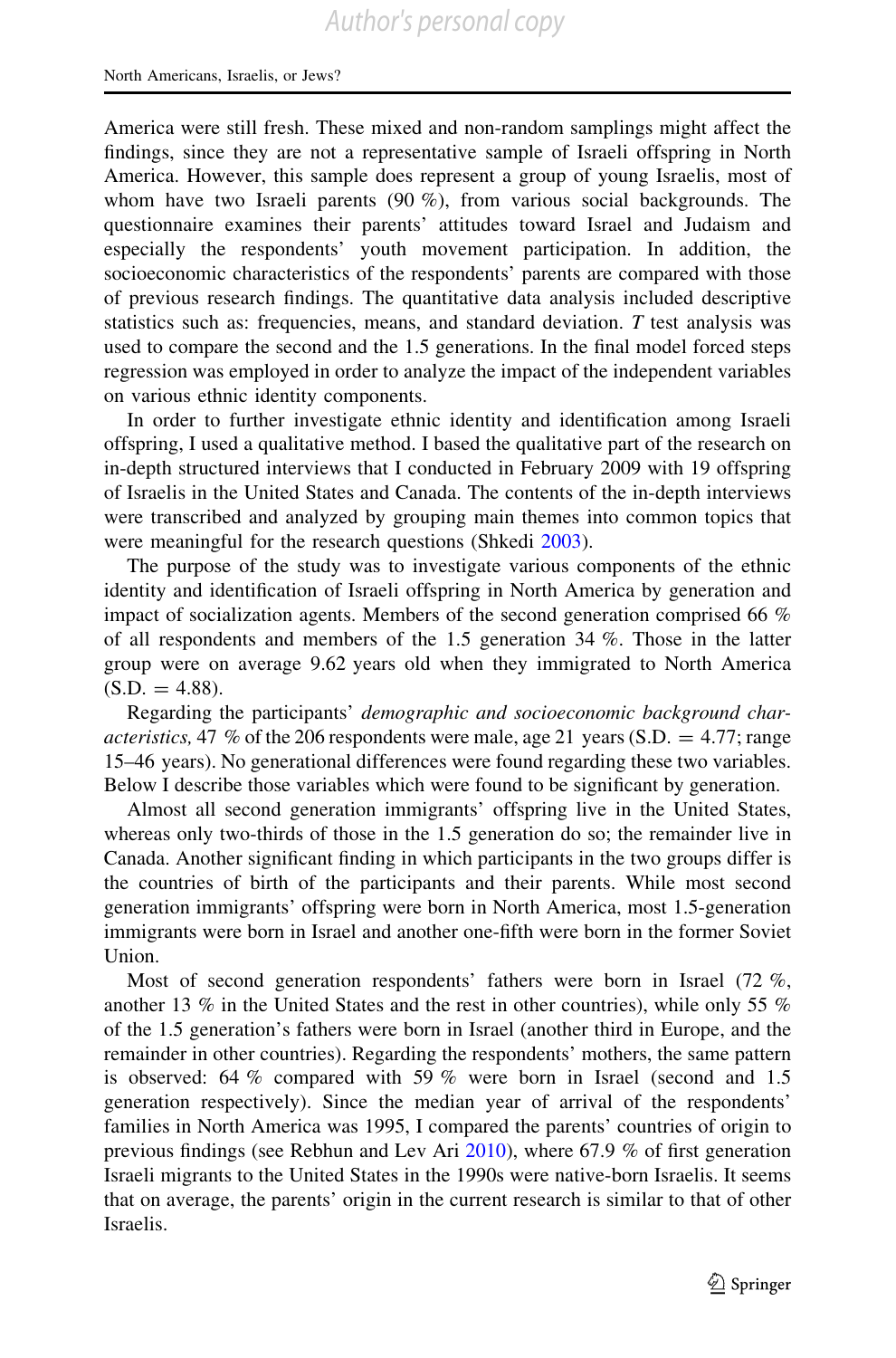The parents of participants in both groups had similar higher education attainment. More than one-third of parents of second generation immigrants' offspring and 44 % of those of the 1.5 generation held university degrees. This finding corresponds to those of other studies regarding Israelis in North America (e.g., Lev Ari [2008a](#page-23-0)) and, above all, those concerning recent Israeli immigrants in the United States, who gained more human capital than those in previous decades (Rebhun and Lev Ari [2010](#page-24-0)).

As for the gender, age, and ethnic-origin variables, the differences were not statistically significant. However, the proportion of males and Ashkenazi (parents' countries of birth located in Europe or America) was noticeably higher among the 1.5 generation group. Second generation immigrants' offspring assigned themselves to three different ethnic groups (the most frequent, but not the overall majority, being the Ashkenazi), whereas more than half of members of the 1.5 generation placed themselves in the Ashkenazi group. This finding contrasts with earlier findings to the effect that most longer-tenured Israeli immigrants are Ashkenazi (Rebhun and Lev Ari [2010](#page-24-0)).

The participants' Jewish schooling was primarily day school, which was more common among second generation immigrants' offspring, than compared with the 1.5 generation (47 % versus 29 % who attended day school 'to a large degree,' respectively). Exposure to supplementary school (one to several days a week) characterizes less than a fifth of the second generation immigrants' offspring and less than 10 % of the 1.5 generation.

Prior Israel visits were also more frequent among second generation respondents, compared with those of the 1.5 generation (5–9 visits and 1–4 visits respectively).

Second generation Israeli immigrants are characterized by a higher exposure to Israeli-Jewish socialization agents, compared to those of the 1.5 generation. Below I discuss two other Jewish socialization agents: Jewish environment in the participants' home and synagogue attendance. The last two variables were included in the final model, while Jewish schooling and prior Israel visits were not, since they did not contribute significant explanation to the dependent variables, namely ethnic identity and identification.

A possible explanation for these findings is that, unlike the case of American Jews (see for example, Mittelberg [2007\)](#page-24-0), these two variables have only minor (and insignificant) effects on ethnic identity. Israeli migrants, first, second, and 1.5 generations consider Jewish schooling to be unnecessary since they are Israeli Jews and, as such, do not need further Jewish education in order to reinforce their identity in the host society. In addition, prior trips to Israel do not necessarily include visits to the holy places, but are instead devoted to visiting relatives and friends in Israel and thus have no impact on their ethnic identity.

## Independent Variables

1. Parents' attitude toward Israel was composed of the nine variables that make up parents' attitudes toward Israel and were grouped into one summarizing variable (Cronbach's  $\alpha$  0.87).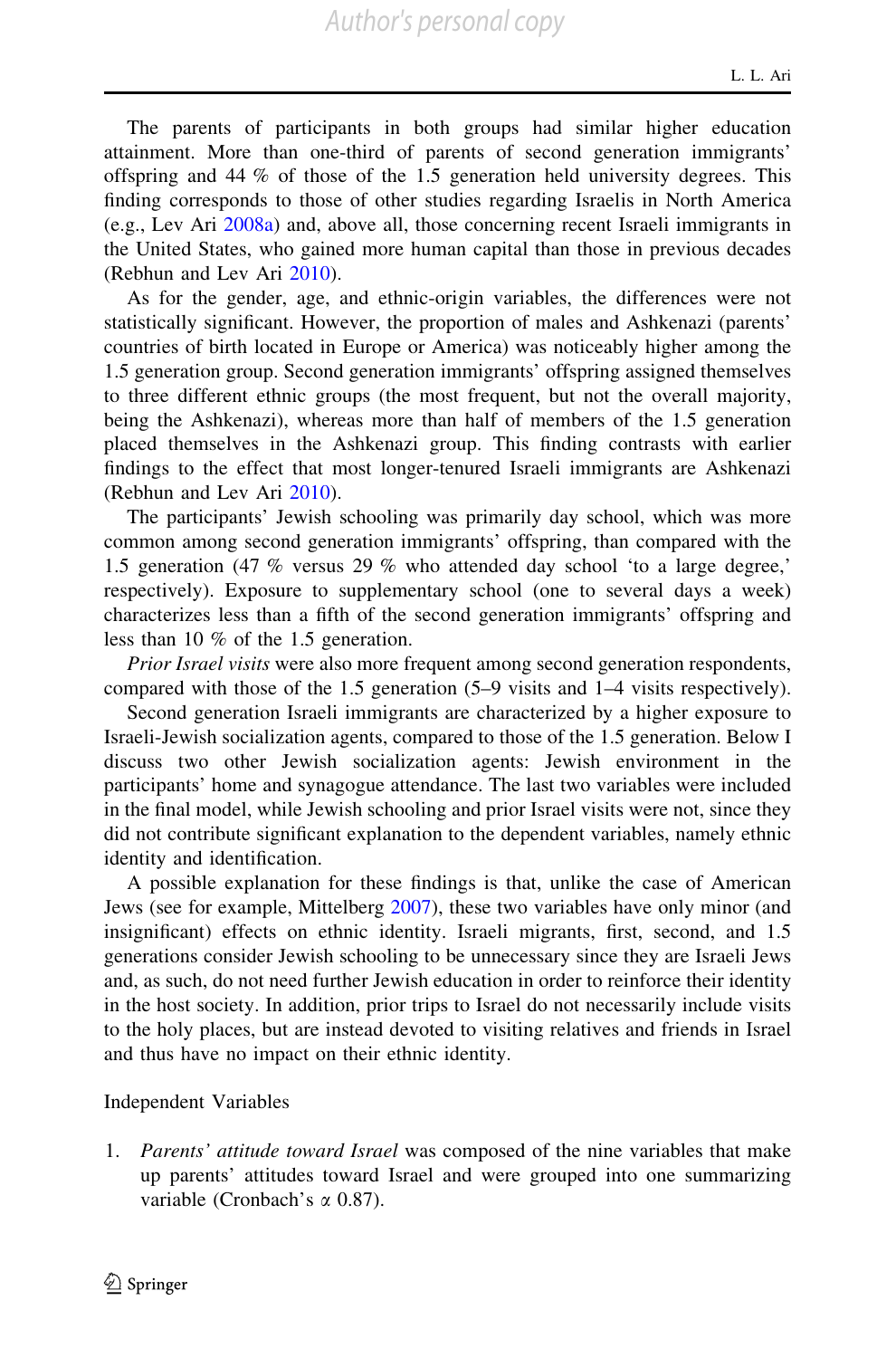Generally speaking, parents' attitude toward Israel is positive in both groups with no significant difference between them. Among several variables within the 'parents' attitude toward Israel' indicator, however, significant differences between the groups are visible. Second generation immigrants' offspring perceive their parents as attached to Israel more strongly than 1.5 generation immigrants and also regularly visit relatives and friends there. Respondents of the 1.5 generation, in contrast, stated that their families converse mainly in Hebrew and that their parents do transnational business in Israel (although participants in both groups rated these connections as only of medium strength).

Consequently, both groups show evidence of a transnational connection but each group manifests it a little differently. The parents of second generation immigrants' offspring, in the view of these immigrants, are emotionally connected with Israel, visit the country frequently, and maintain transnational family and social ties. Members of the 1.5 generation spoke mainly about maintaining the connection by frequent use of Hebrew and, to some extent, through the parents' economic relations with Israel. Due to these differences, the 'parents' attitude toward Israel' index is included in the model that explains different indicators of identity and identification below.

- 2. Jewish background was composed of two variables: going to synagogue and the Jewish atmosphere in respondents' homes (Cronbach's  $\alpha$  0.63). At the time the research was conducted, less than 25 % of the respondents still lived in their parents' home, and within six months most of them left to join the IDF in Israel.
- 3. Youth-movement activity was composed of two variables: activity in a Zionist youth movement and activity in an Israeli youth movement (Cronbach's  $\alpha$ 0.71).

Several significant differences between the two groups were found with regard to the participants' Jewish background and youth movement activity (Table [1](#page-13-0)). The rate of synagogue attendance was significantly higher among second generation immigrants' offspring than the 1.5 generation, mainly on Jewish High Holidays, but also on the Sabbath. However, half of the 1.5 generation participants stated that they hardly ever go to synagogue, compared to only one-fifth of those in the second generation. The second generation immigrants' offspring were more than twice as likely to describe the Jewish atmosphere at home as meaningful as compared to those in the 1.5 generation. However, the 1.5 generation respondents were more active in Israeli youth movements.

In sum, Jewish background—the Jewish atmosphere at home—is quite strong among second generation immigrants' offspring and moderate among those of the 1.5 generation (similar to the pattern that was discussed earlier regarding Jewish schooling and prior Israel visits). However, exposure to socialization processes within an Israeli or Zionist youth movement was stronger among those of the 1.5 generation.

In addition, it should be noted that more than half  $(60\%)$  of the respondents were part of the 'Tzabar group,' of whom 70 % had been exposed to Israeli or Zionist youth movements (while only 25 % of other Israelis participated in youth movements). The 'Tzabar group,' as a whole, is more homogeneous in most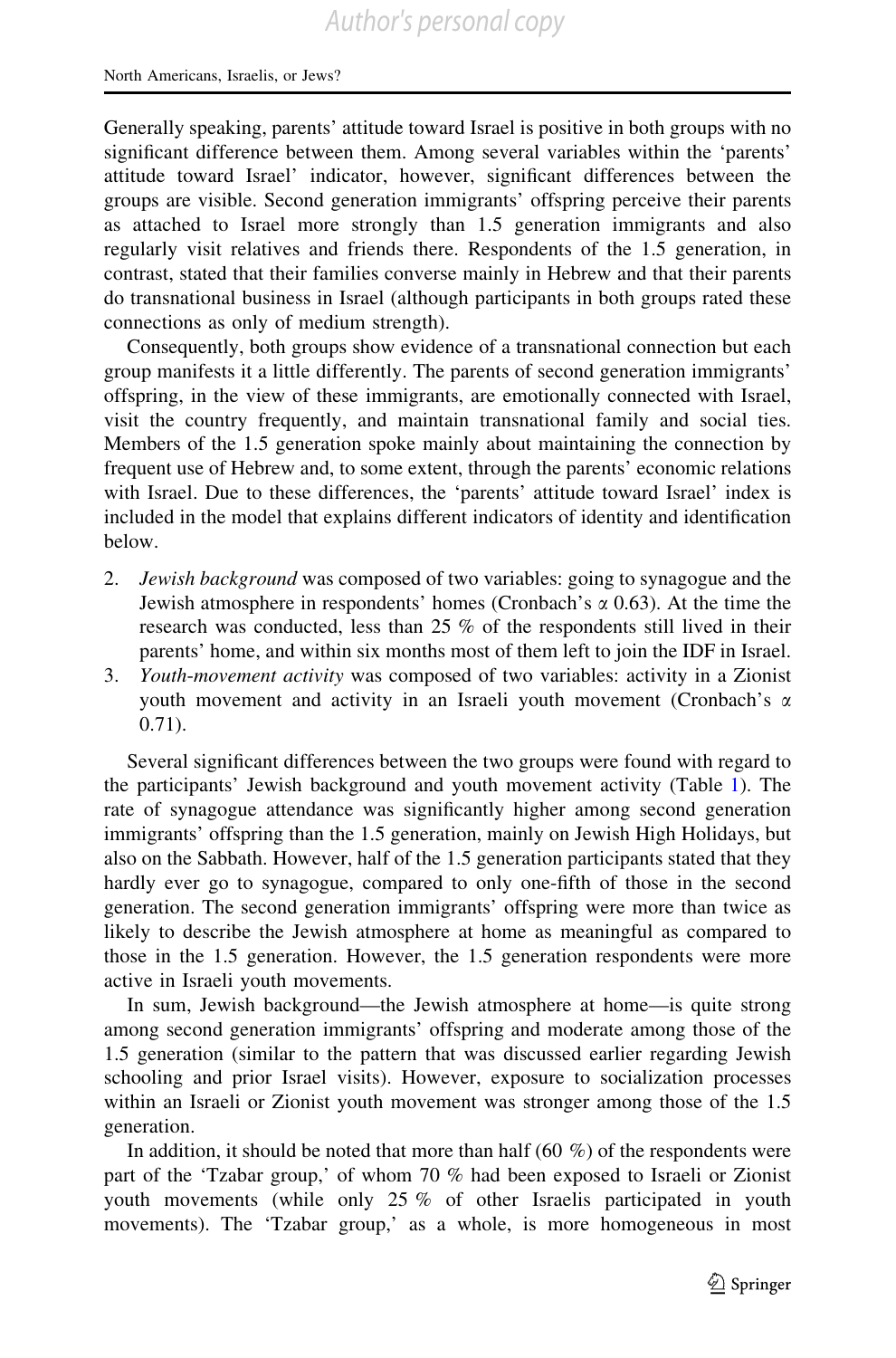| Variable                                                                           | Second generation (incl. those<br>who immigrated by age 7)<br>$N = 132$ | 1.5<br>generation<br>$(N = 68)$ | Significance<br>οf<br>differences |  |
|------------------------------------------------------------------------------------|-------------------------------------------------------------------------|---------------------------------|-----------------------------------|--|
| Synagogue attendance                                                               |                                                                         |                                 | **                                |  |
| Almost never                                                                       | 22                                                                      | 52                              |                                   |  |
| On the High Holidays                                                               | 59                                                                      | 42                              |                                   |  |
| Almost every Shabbat                                                               | 16                                                                      | 6                               |                                   |  |
| Almost daily                                                                       | 3                                                                       | $\overline{0}$                  |                                   |  |
| Jewish atmosphere at home                                                          |                                                                         |                                 | **                                |  |
| Slightly Jewish                                                                    | 10                                                                      | 17                              |                                   |  |
| Moderately Jewish                                                                  | 29                                                                      | 52                              |                                   |  |
| Strongly Jewish                                                                    | 61                                                                      | 31                              |                                   |  |
| Active in Zionist youth movement<br>(pct. of respondents answering)<br>"Yes" only) | 39                                                                      | 34                              | N.S.                              |  |
| Active in Israeli youth movement<br>(pct. of respondents answering<br>"Yes" only)  | 39                                                                      | 59                              | **                                |  |

<span id="page-13-0"></span>

|  |  | <b>Table 1</b> Jewish background and youth movement participation by generation (Cross table analysis) |  |  |  |
|--|--|--------------------------------------------------------------------------------------------------------|--|--|--|
|--|--|--------------------------------------------------------------------------------------------------------|--|--|--|

 $** < 01$ ; NS Not significant

variables, compared with other Israeli immigrants' offspring who were included in the sample (for more details see Lev Ari [2010](#page-23-0)). However, regarding generational distribution, in each group two-thirds were second generation immigrant offspring and one-third were from the 1.5 generation.

These differences in exposure to various socialization agents, according to generation of immigration, might engender different patterns of identity and identification, as will be further analyzed in this paper.

## Dependent Variables

# Ethnic Identity and Identification

Table [2](#page-15-0) shows the several ethnic identity and identification components by generation. The indexes for each component were based on the following variables  $(1 = not at all to 5 = to a very large extent):$ 

- 1. Jewish identity was composed of the following seven variables (Cronbach's  $\alpha$ ) 0.81): feels Jewish, feels a bond of fate and future with the Jewish people, attributes importance to being Jewish, feels affinity with other Jews, has social relationships with Jews (generally), and frequency of social interaction with Jewish friends and acquaintances.
- 2. Israeli identity was composed of the following eight variables (Cronbach's  $\alpha$ ) 0.86): feels Israeli, feels a bond of fate and future with the Israeli people, feels proud of the State of Israel, feels affinity with Jews in Israel, has an emotional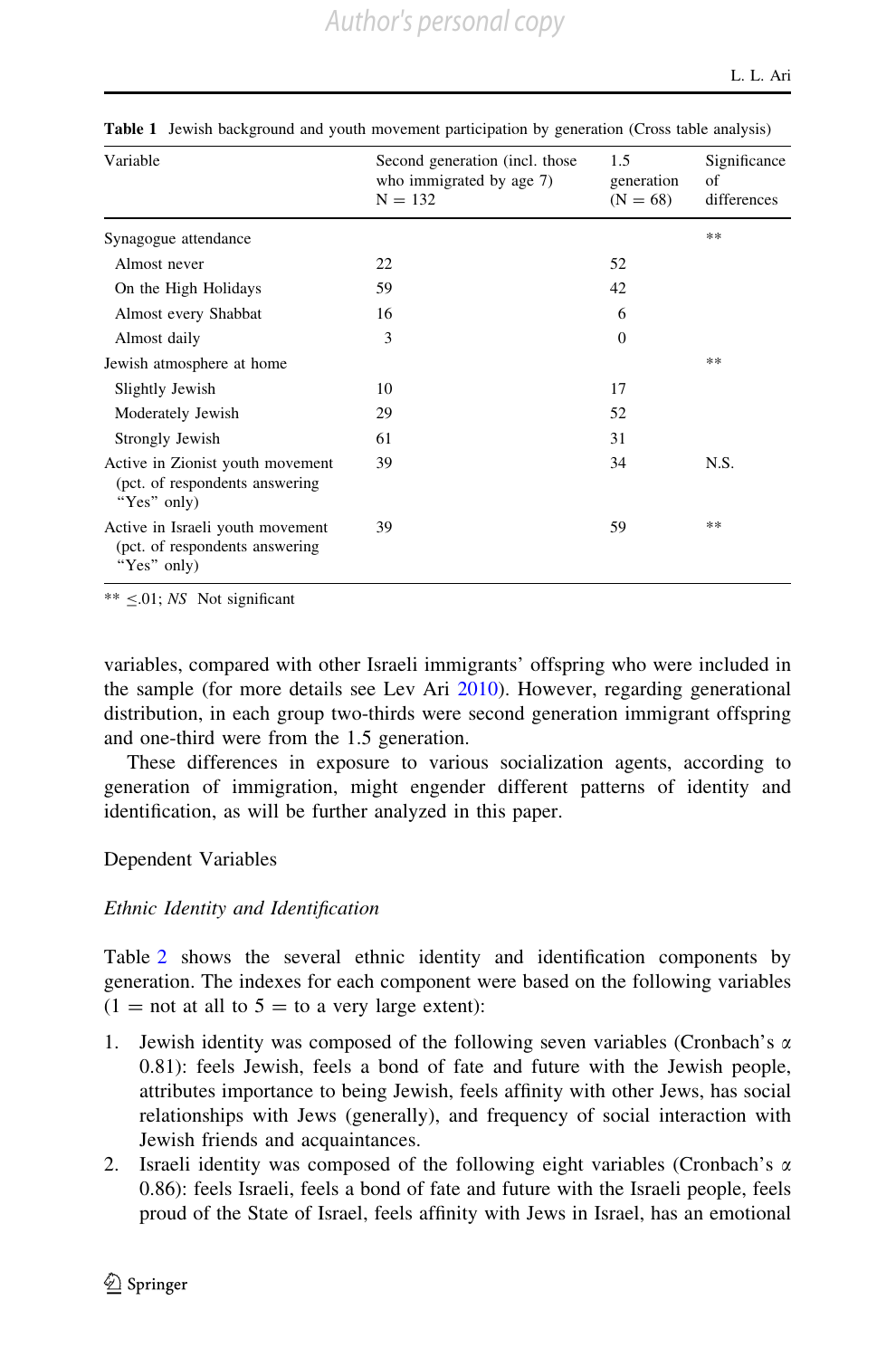attachment to Israel, talks with friends about Israel, has social relationships (generally) with Jews in Israel, and considers living in Israel.

- 3. North American identity was composed of the following seven variables (Cronbach's  $\alpha$  0.78): feels American or Canadian, feels a bond of fate and future with North America, has an emotional attachment to the United States or Canada, attributes importance to being North American, feels affinity with (non-Jewish) American/Canadians, has social relationships with Americans or Canadians (generally), and frequent social interaction with non-Jewish friends in North America.
- 4. Diasporic identity was composed of the following three variables (Cronbach's  $\alpha$ 0.82): feels affinity with other Israelis in North America, has social relationships with other Israelis in North America (generally), and has frequent social interaction with Israeli friends in North America.

# **Results**

Descriptive Statistics: Indicators of Ethnic Identity and Identification, Second and 1.5 Generation Compared

Regarding the indicators of the participants' ethnic identity and identification (Table [2](#page-15-0)), only in the categories of Israeli identity and identification were no significant differences between the groups found in the summarizing indicators; significant differences between the groups were detected in all the other identity indicators examined. In each component of identity—itself composed of several variables—differences in both averages and standard deviations make it possible to profile a generational group by its specific identity and identification characteristics.

Jewish identity and identification is strong in both groups but stronger among the second generation, particularly in feeling affinity with other Jews and frequency of social interaction with Jews in North America. Although feeling affinity with other Jews was stronger among second generation participants than among those in the 1.5 generation, not all members of this generation shared this sense of connection to the same extent. In the other variables, Jewish identity and identification was stronger among members of the second generation, a finding manifested in the summarizing indicator and demonstrating a significant difference relative to the 1.5 generation.

An Israeli or transnational identity, in contrast, is stronger among those of the 1.5 generation, mainly in the sense of being Israeli, feeling affinity with Jews in Israel, and having social relationships with them. Also, the homogeneity of the responses was generally stronger among 1.5 generation participants, indicating that they were in consensus about this identity. However, since second generation participants also reported a strong Israeli identity, the difference between the groups in the summarizing identity indicator was not significant, even though the 1.5 generation had a stronger sense of transnational identity than the second generation. Furthermore, the Israeli identity indicator was stronger than the Jewish identity indicator in both groups.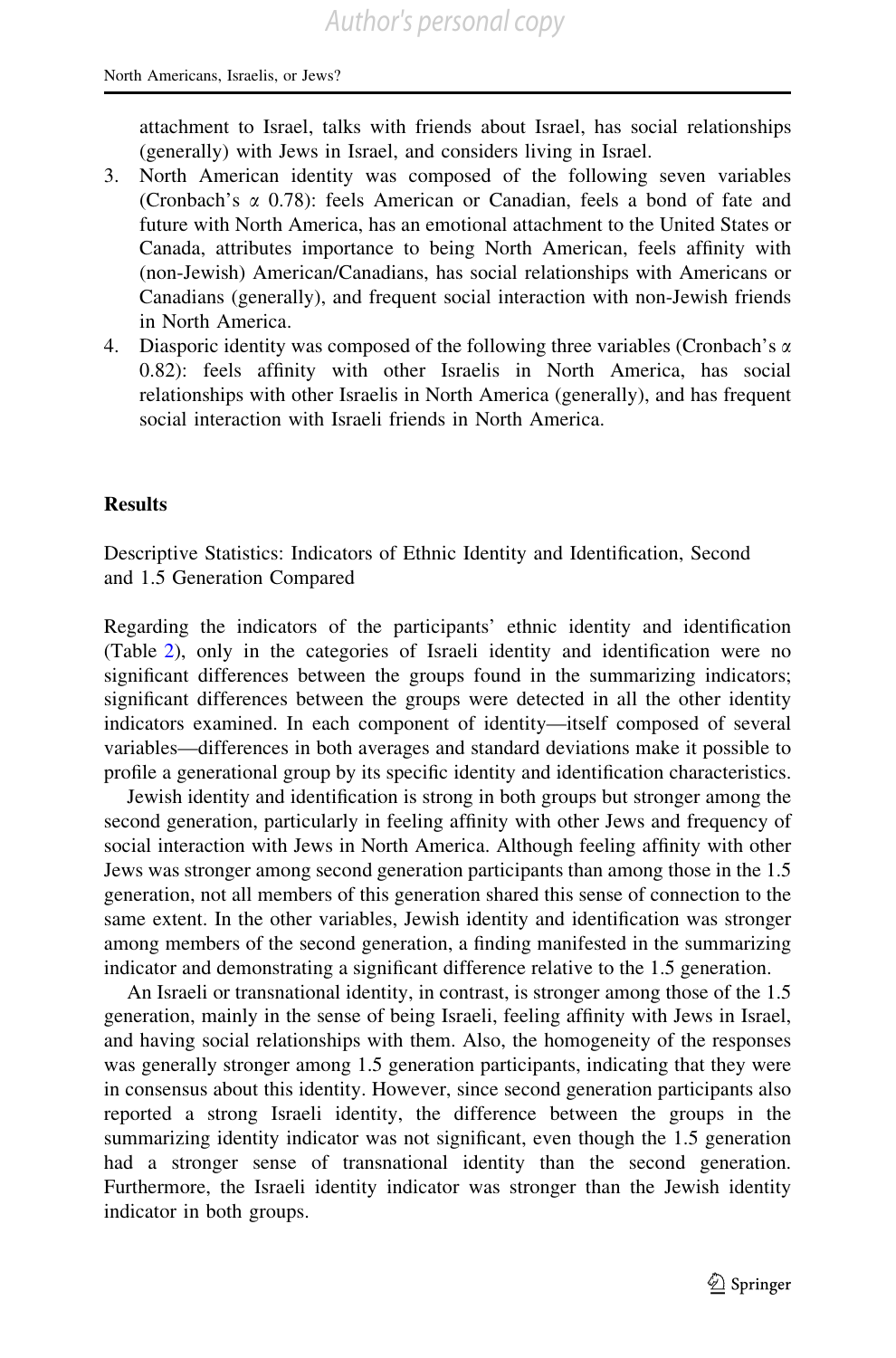| Variable                                                                 | Second generation<br>(incl. those who<br>immigrated by<br>age 7) $N = 132$ | 1.5 generation<br>$(N = 68)$ | Significance of<br>differences |
|--------------------------------------------------------------------------|----------------------------------------------------------------------------|------------------------------|--------------------------------|
| Jewish identity                                                          |                                                                            |                              |                                |
| Feels Jewish                                                             | 4.24(1.02)                                                                 | 4.07(0.82)                   | N.S.                           |
| Feels a bond of fate and future with the Jewish<br>people                | 3.78 (1.28)                                                                | 3.78 (1.29)                  | N.S.                           |
| Attributes importance to being Jewish                                    | 4.18 (1.07)                                                                | 4.01(0.91)                   | N.S.                           |
| Feels affinity with other Jews                                           | 3.34 (1.10)                                                                | 3.04 (0.99)                  | ×.                             |
| Has social relationship with other Jews<br>(generally)                   | 4.05(1.06)                                                                 | 3.68(1.08)                   | ×.                             |
| Frequency of relations with Jewish friends                               | 3.61(0.69)                                                                 | 3.56(0.91)                   | N.S.                           |
| Frequency of relations with Jewish acquaintances<br>(from work, studies) | 3.24(0.61)                                                                 | 3.03 (0.800)                 | N.S.                           |
| Jewish identity index                                                    | 3.78 (0.71)                                                                | 3.58 (0.58)                  | ×.                             |
| Transnational identity (with Israel)                                     |                                                                            |                              |                                |
| Feels Israeli                                                            | 4.07(1.04)                                                                 | 4.53(0.81)                   | **                             |
| Feels a bond of fate and future with the Israeli<br>people               | 4.00(1.19)                                                                 | 3.93 (1.22)                  | N.S.                           |
| Proud of Israel                                                          | 4.29 (0.93)                                                                | 4.29 (0.80)                  | N.S.                           |
| Feels affinity with Jews in Israel                                       | 3.77 (0.97)                                                                | 4.10(1.06)                   | ×.                             |
| Emotional attachment to Israel                                           | 4.43 (0.94)                                                                | 4.47(0.83)                   | N.S.                           |
| Talks with friends about Israel                                          | 4.22(1.02)                                                                 | 4.40(0.78)                   | N.S.                           |
| Has social relations with Jews in Israel<br>(generally)                  | 3.99(1.10)                                                                 | 4.28(0.94)                   | ×.                             |
| Considers living in Israel                                               | 3.79 (1.38)                                                                | 4.00(1.22)                   | N.S.                           |
| Transnational identity (with Israel) index                               | 4.07(0.82)                                                                 | 4.23(0.64)                   | N.S.                           |
| North American (non-Jewish) identity                                     |                                                                            |                              |                                |
| Feels American or Canadian                                               | 3.50 (1.17)                                                                | 2.32(1.13)                   | **                             |
| Feels a bond of fate and future with the North<br>American people        | 2.52 (1.20)                                                                | 2.12(1.03)                   | *                              |
| Emotional attachment to United States/Canada                             | 3.31 (1.21)                                                                | 2.46(1.00)                   | **                             |
| Attributes importance to being North American                            | 3.35(1.09)                                                                 | 2.59(1.15)                   | **                             |
| Feels affinity with Americans/Canadians                                  | 2.92(0.94)                                                                 | 2.66(1.08)                   | N.S.                           |
| Has social relations with non-Jewish Americans/<br>Canadians             | 3.57(1.15)                                                                 | 3.40 (1.10)                  | N.S.                           |
| North American identity index                                            | 3.12 (0.74)                                                                | 2.53(0.63)                   | **                             |
| Diasporic identity                                                       |                                                                            |                              |                                |
| Feels affinity with other Israelis in North<br>America                   | 3.90 (1.01)                                                                | 4.33(0.89)                   | *                              |
| Has social relations with Israelis in North<br>America (generally)       | 4.07(1.15)                                                                 | 4.35 (0.92)                  | N.S.                           |
| Frequency of relations with Israeli friends in<br>North America          | 3.31 (0.94)                                                                | 3.59 (0.78)                  | ×.                             |
| Diasporic identity index                                                 | 3.63 (0.95)                                                                | 3.99 (0.74)                  | **                             |

<span id="page-15-0"></span>

|                                             | <b>Table 2</b> Ethnic identity and identification components by generation. Means: $1 = Not$ at all; $5 = To$ a |  |  |  |
|---------------------------------------------|-----------------------------------------------------------------------------------------------------------------|--|--|--|
| very large extent $(S.D.)$ ( <i>t</i> test) |                                                                                                                 |  |  |  |

 $* \leq .05, ** \leq .01; NS$  Not significant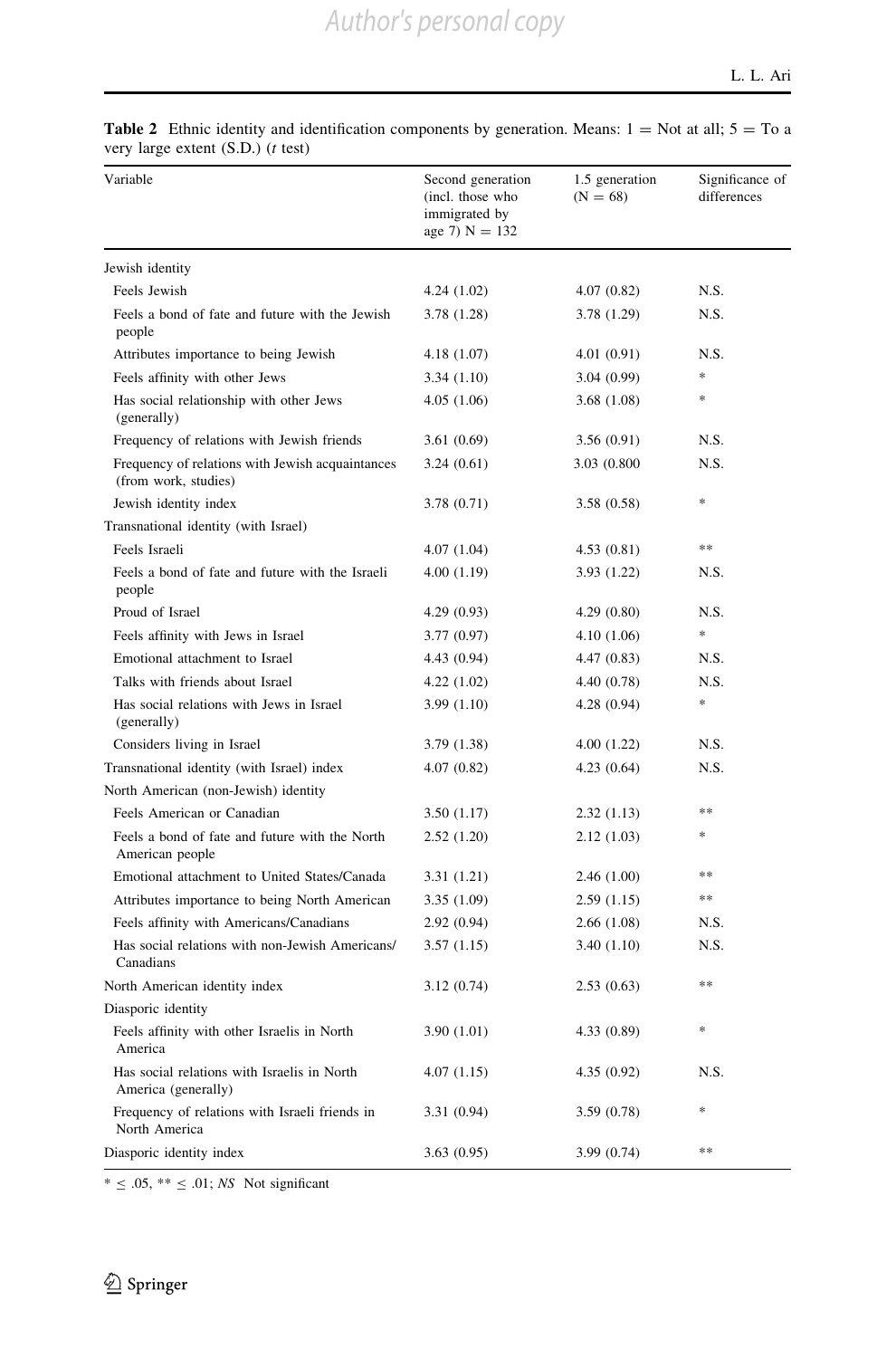Local identity and identification with non-Jewish North Americans is more significantly distinct than the two previous identity indicators in the inter-group comparison. Although the total value of the indicator was lower here than in the previous identities, it was higher among second generation participants. These participants identify themselves as North American more than those of the 1.5 generation do, sense a bond of fate and future with them, are emotionally attached to North America, and attribute more importance to being American or Canadian. These feelings are of medium intensity and the dispersion of responses is wide among second generation respondents, whereas the salient features among 1.5-generation participants are estrangement from North America and a much stronger consensus about it.

Finally, the diasporic-identity indicator, i.e., identification with other Israelis in North America, is stronger among 1.5 generation participants and is manifested in feeling affinity with other Israelis in North America and frequent social interaction with them. Expressions of diasporic identity and identification are common among 1.5 generation participants and the consensus about those variables is stronger than among the second generation.

In sum, second generation participants are characterized by the following dimensions of hierarchical ethnic identity and identification: transnational (with Israel), Jewish (local), diasporic (with other Israeli immigrants in North America), and North American (local non-Jewish). Members of the 1.5 generation have almost the same components of ethnic identity but their hierarchy is somewhat different: transnational, diasporic, Jewish, and North American. The former, in conjunction with their transnationality, identify more strongly with local groups—Jewish and non-Jewish—while the latter identify with the homeland and its inhabitants, particularly in Israel and in North America.

Qualitative Findings: Ethnic Identity and Identification, Second and 1.5 Generation Compared

In-depth interviews with the research participants clearly reinforced the foregoing statistical findings about the various groups' sense of identity and identification. Some respondents described a dual or split identity that accommodates several components. Others reported a bifurcation of identity that attests to tension among the components, and yet others described the varied components of their identity as complementary and not contradictory. In all cases, the respondents related to the four identity and identification indicators surveyed in Table [2](#page-15-0) and as manifested in various intensities and different social spaces.

The second generation immigrants' offspring described the complexity and dynamic of their ethnic identity thus: ''As much as I'm an American, I'm Israeli'' (Shuly). And another one elaborated:

I would consider myself an American ….Well, that's funny because my name is Darren and Darren is the American, Itzik is Israeli….My mom has never said the word Darren to me once—she only calls me Itzik. Close family and friends call me Itzik. When I'm with my American friends I'm Darren. So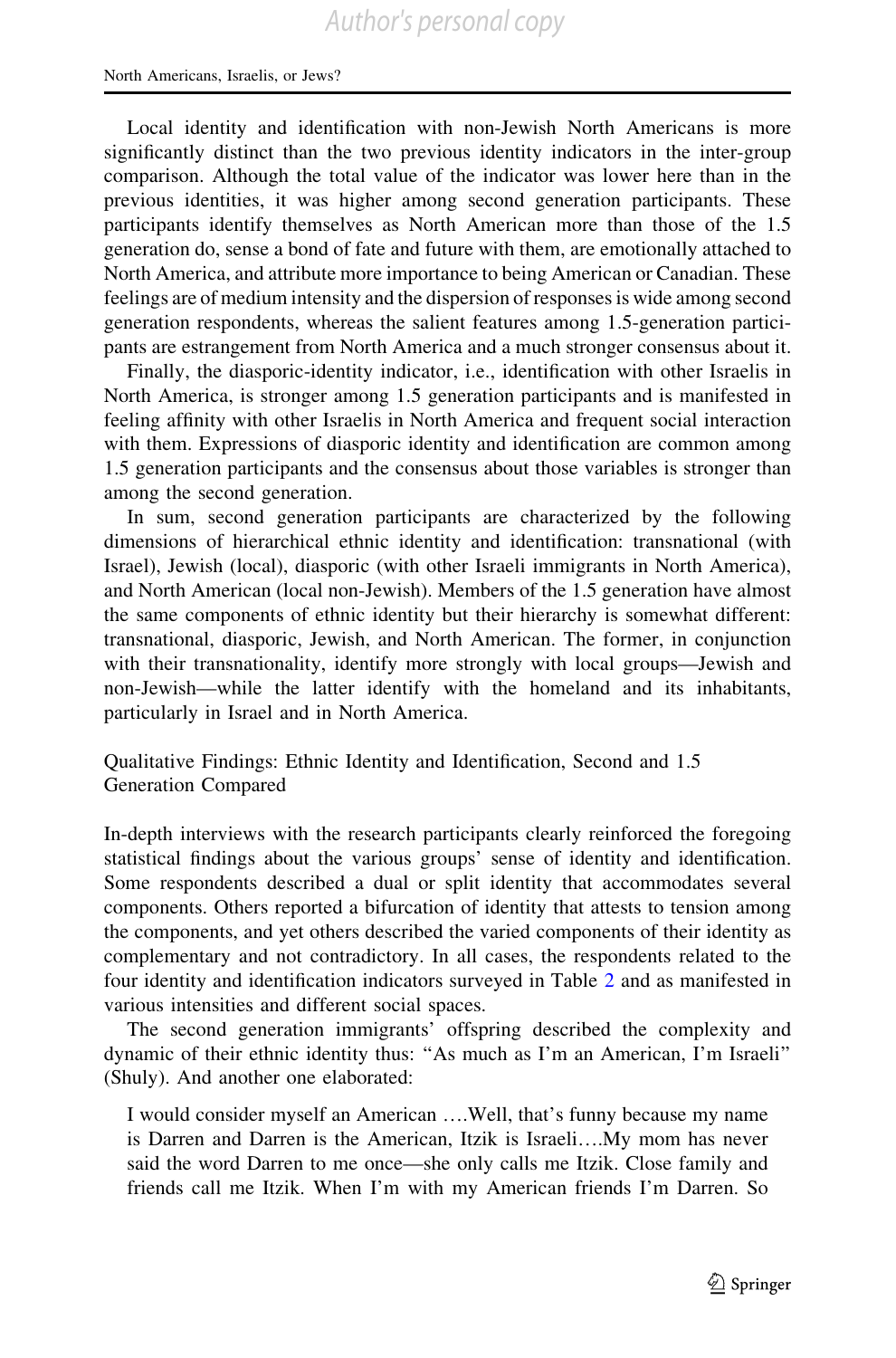there's two people, when I'm Darren I'm an American, an American Jew. When I'm Itzik I'm an Israeli.

A 1.5-generation Israeli, speaking in Hebrew, described relations between Israelis and local Jews (in Miami) as estranged: ''The American Jewish community, I don't know them so well, I know it's a very large and very organized community. They love Israel, lots of donations, lots of conferences, most of what they do is for Israel. Most Israelis want to stay with Israelis, they don't get along with the Jewish Americans, it's a different mentality'' (Haim).

A second generation Israeli woman described the indicators of her identity in an Israeli transnational context and expressed her wish to pass this identity on to her daughter:

I feel like an Israeli, like if I—I think Israelis and Americans, a lot of it is because they go to the army and they mature faster, and they see things that we don't see. We hear about it, but we're not actually going through it. And they're stronger willed, we're not [...]. I feel it's very important to take [my daughter] to Israel; you know, I think it's going to change her way of thinking of stuff. (Shuly)

Yoni, a 1.5-generation Israeli described his social networks in Canada as mainly Israeli: ''The Israeli community here in Toronto, we're here when we go out, the whole group'' (Yoni).

When asked what the word 'home' signified, more than half of the second generation immigrants' offspring cited the United States or Canada. One respondent said: "Canada...because this is where my roots are, where I was born, everything I know from....It's comfortable, it's safe...that's about it" (Jeffrey).

Regarding identity and identification with the non-Jewish majority in North America, second generation immigrants' offspring described their feelings as follows: ''Wanting to be normal, wanting to be like everybody else. I think that [plays a factor]. I think that anti-Semitism sometimes plays a factor'' (Adam).

A 1.5-generation Israeli described (in Hebrew) his encounter with non-Jewish Canadians on the campus of the university that he attended: ''There were shouts and racist epithets and whatnot, a very heated atmosphere, and then this Jewish student from the university got a phone call with a death threat. Campus security wasn't able to get rid of them, so not long ago they called the police'' (Yaniv).

In sum, the respondents' testimonies convey a strong sense of the complexity of identity and identification. The second generation immigrants' offspring in the study experienced a split identity that was both dynamic and complementary and treated the transnational aspect as an inseparable part of that identity. Among those of the 1.5 generation, the sense of alienation from the local society, both Jewish and non-Jewish, was manifested more conspicuously and was coupled with a preference for diasporic social networks.

The Model: Factors that Affect Ethnic Identity and Identification

The model in Table [3](#page-18-0) examines the effect of the background variables and agents of socialization on the indicators of ethnic identity and identification. Some identity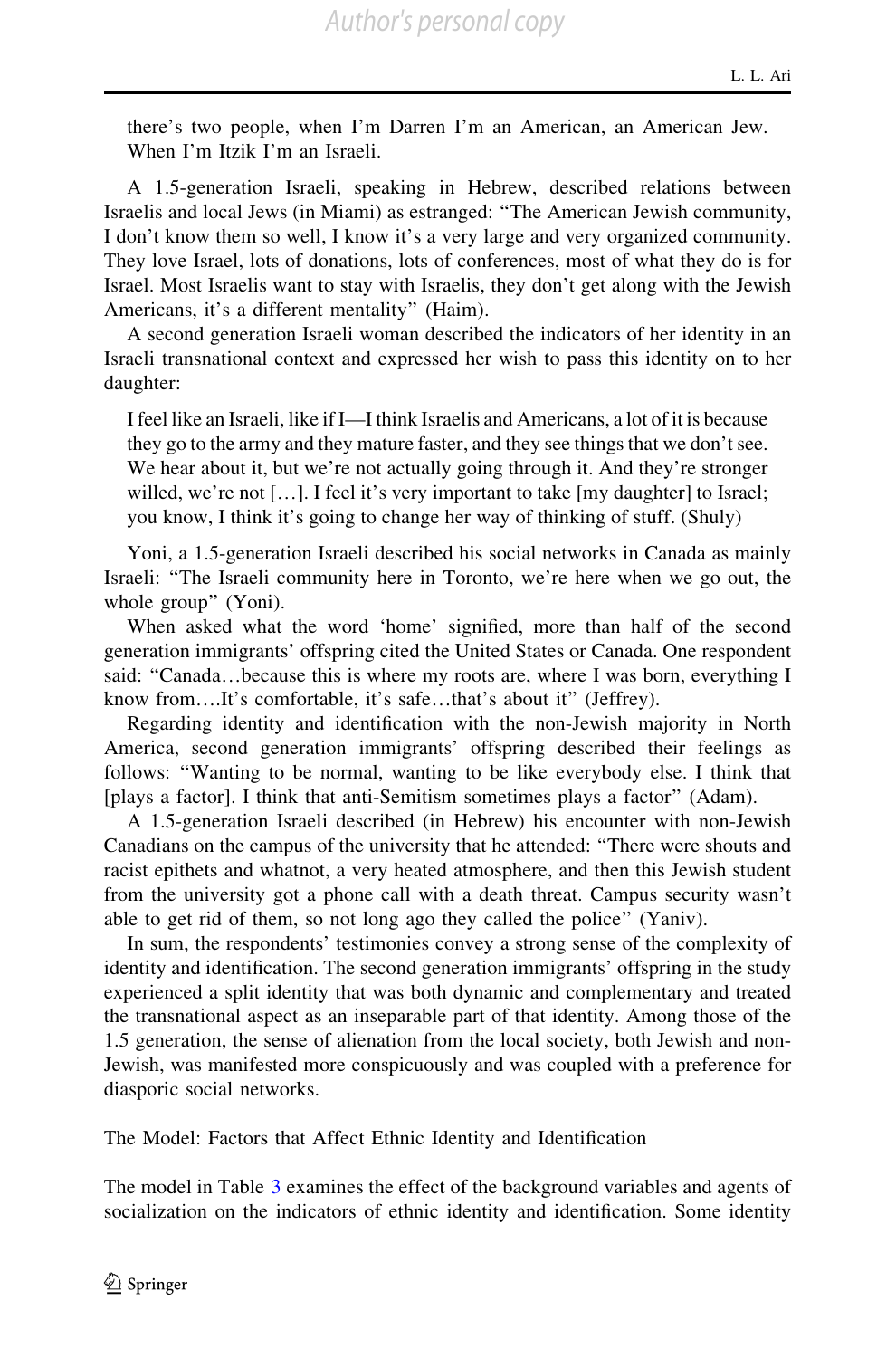<span id="page-18-0"></span>indicators are affected by demographic and socioeconomic background factors only; others are affected mainly by agents of socialization or by a combination of all variables. The contribution of the agents of socialization is meaningful particularly in respect to the local Jewish, diasporic, and transnational identity and identification, whereas local (non-Jewish) identity and identification is explained almost entirely by demographic background variables.

In this section, I describe the factors that affect each indicator of ethnic identity and identification. In regard to the local Jewish identity in North America, the most significant background variable is the respondent's immigration generation. Thus, the second generation immigrants' offspring in the study (including those who

| Variable                                       | Jewish identity<br>in N. America | Diasporic identity (as<br>Israelis in N. America) | Transnational<br>(Israeli)<br>identity | Non-Jewish<br>identity in<br>N. America |  |
|------------------------------------------------|----------------------------------|---------------------------------------------------|----------------------------------------|-----------------------------------------|--|
| Independent variables                          |                                  |                                                   |                                        |                                         |  |
| Ethnic affiliation<br>(Sephardi/<br>Ashkenazi) | $-.10$                           | $-.14*$                                           | $-.08$                                 | .02                                     |  |
| Gender (M/F)                                   | .05                              | $-.02$                                            | $.15*$                                 | $-.09$                                  |  |
| Age (year of birth)                            | $-.02$                           | $.36**$                                           | $.23**$                                | $-.22**$                                |  |
| Immigration<br>generation<br>(second/1.5)      | $-.15*$                          | $.16*$                                            | .06                                    | $-.39**$                                |  |
| $R^2$                                          | .04                              | .18                                               | .10                                    | .22                                     |  |
| Ethnic affiliation<br>(Sephardi/<br>Ashkenazi) | $-.02$                           | $-.12*$                                           | $-.01$                                 | .01                                     |  |
| Gender (M/F)                                   | $-.02$                           | $-.14*$                                           | .05                                    | $-.07$                                  |  |
| Age (year of birth)                            | $-.07$                           | $.21**$                                           | .11                                    | $-.19**$                                |  |
| Immigration<br>generation<br>(second/1.5)      | .02                              | $.15*$                                            | $.14*$                                 | $-.40**$                                |  |
| Youth-movement<br>activity                     | $-.02$                           | $.26**$                                           | .03                                    | $-.08$                                  |  |
| Jewish atmosphere<br>in parents' home          | $.46**$                          | $-.06$                                            | $.13*$                                 | $-.05$                                  |  |
| Parents' attitudes<br>toward Israel            | $.18*$                           | $.36**$                                           | $.46**$                                | $-.04$                                  |  |
| $R^2$                                          | .25                              | .40                                               | .31                                    | .23                                     |  |
| $R^2$ change                                   | $.21**$                          | $.22**$                                           | $.21**$                                | .01                                     |  |

|  |                                                       |  | <b>Table 3</b> Factors affecting ethnic identity and identification, standardized coefficients (Beta) and $R^2$ |  |  |
|--|-------------------------------------------------------|--|-----------------------------------------------------------------------------------------------------------------|--|--|
|  | (based on Forced Steps Regression models, $N = 169$ ) |  |                                                                                                                 |  |  |

Note: The independent variables were defined as follows

Ethnic affiliation:  $0 =$  Sepharadi,  $1 =$  Ashkenazi; Gender:  $0 =$  male,  $1 =$  female; Age was defined as year of birth; Immigration generation: Second  $=$  arrived to NA until the age of 7, one and a half  $=$ arrived from the age of 8 years; Youth movement activity:  $1 =$  no,  $1.5 =$  moderate,  $2 =$  yes; Jewish atmosphere and parents' attitudes:  $1 =$  to a small extent,  $2 =$  to medium extent,  $3 =$  to a large extent

```
* < 0.05, ** < 0.01
```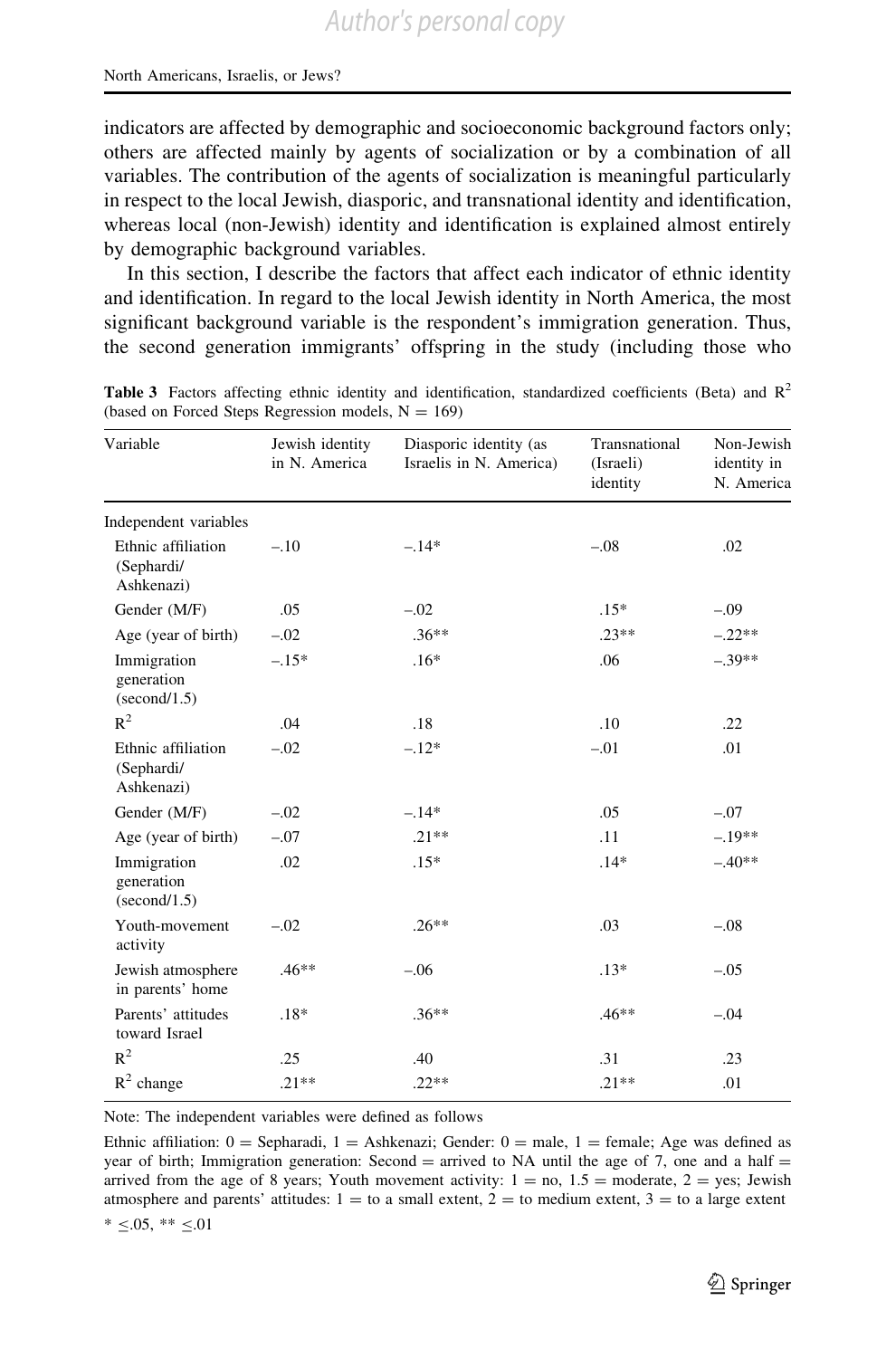arrived in North America with their parents before age seven) have developed a stronger Jewish identity and identification than those of the 1.5 generation. The combination of a meaningful Jewish atmosphere in the respondents' homes and frequent synagogue attendance is the most important agent of socialization in constructing the Jewish identity of Israelis' offspring— mainly in the second generation. Positive parental attitudes toward Israel also help to strengthen Jewish identity, but are less effective than the Jewish background in the respondents' home.

The diasporic identity, i.e., identification with other Israeli immigrants in North America, is affected by several background variables. The younger the Israelis' offspring are (the later their year of birth), and the more they affiliate as Sephardi, the higher their diasporic identity compared with older and second generation Israelis. When socialization agent variables are added to the equation, gender becomes an additional explanatory background variable—men have a stronger diasporic identity than women—and parents' positive attitudes toward Israel and activity in youth movements have made a meaningful contribution to the construction of a diasporic identity. However, as was mentioned earlier in this paper, more than a half of the sample consists of the 'Tzabar group,' most of whose members participated in Israeli or Zionist youth movements. Other Israeli immigrants' offspring in the sample were barely exposed to this socialization agent. As a result, diasporic identity was affected by participation in a youth movement.

Transnational identity and identification, i.e., the preservation of ethnic-identity focal points in North America and Israel, are influenced by age and gender in such a way as to make them most typical of young women. However, when background variables are controlled for and the socialization variables are added, the effect of both background variables (gender above all) declines considerably; immigration generation becomes significant, making transnational identity typical of those of the 1.5 generation. Positive parental attitude toward Israel and, to a lesser but still significant extent, the Jewish background in the homes of the immigrants' offspring, had the largest effect on the indicators of transnational identity and identification.

Finally, the local non-Jewish identity is not affected by any socialization agent, as already stated. Respondents' age and immigration generation are the main variables that explain this identity and identification. Older second generation immigrants' offspring (of earlier year of birth) are the ones who most identify and socialize with members of the local society. If this is so, then extensive assimilation into the non-Jewish majority is a function of longevity in the destination country and long-term exposure to the influences of non-Jewish local inhabitants.

## Discussion and Conclusions

This article explores patterns of ethnic identity and identification among second and 1.5-generation Israeli immigrants' offspring and the socialization agents that construct this identity. Are Israeli immigrants' offspring in North America Americans, Canadians, Israelis, or Jews? What are the main focal points of their identity and identification: diasporic or transnational? Do they tend to assimilate into the local non-Jewish population of North America in any case?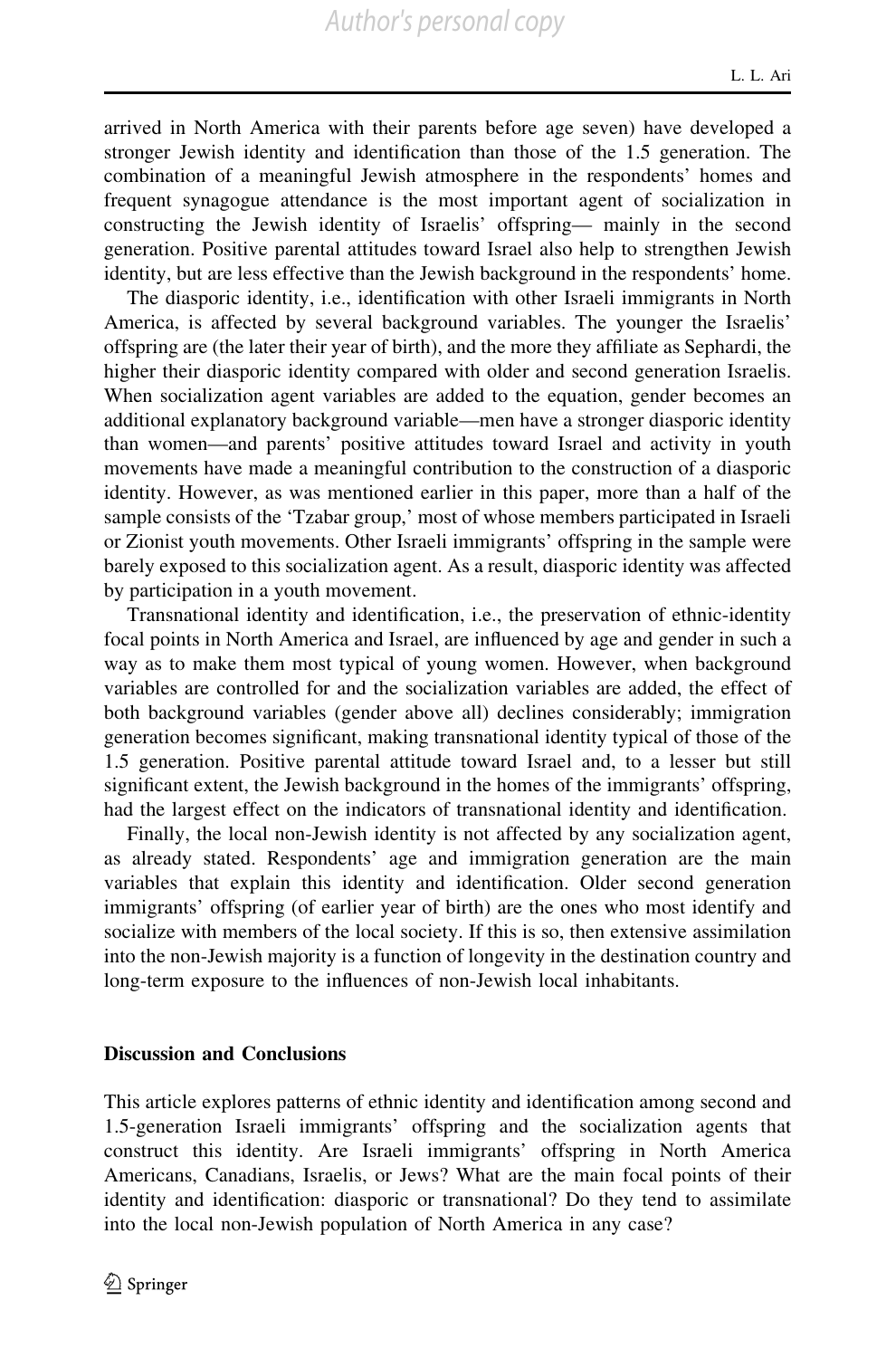Ethnic identity and identification are complex, dynamic, and constantly reconstructed through social interactions; the offspring of immigrants in North America, including Israelis, may choose how far they wish to adopt each type of identity. Few immigrants' offspring opt for greater assimilation; most choose selective assimilation (Portes and Rumbaut [2001\)](#page-24-0).

As has been claimed in respect to the offspring of immigrants to North America from other origin countries (e.g., Park [2008](#page-24-0)) and in view of the transnational theory of migration (Levitt and Glick-Schiller [2004;](#page-23-0) Vertovec [1999](#page-24-0), [2001\)](#page-24-0), the identity and identification indicators of some Israeli immigrants' offspring are anchored in different geographical spaces and coexist with local-identity indicators and a tendency toward assimilation. In addition, some immigrants' offspring develop an ethnic identity which corresponds with more classical approaches (e.g., Gordon [1964\)](#page-23-0), i.e., nearly total assimilation, including with their proximal host, namely local Jews, while others are less assimilated and adopt pluralistic assimilation patterns (Portes and Rumbaut [2001\)](#page-24-0), and still others chose an identity that is primarily transnational (e.g., Kasinitz et al. [2008;](#page-23-0) Levitt [2007](#page-23-0)).

It seems that the formation of ethnic identity among immigrants' offspring is not always linear and can be characterized as dynamic. The Israelis in this study have diverse ethnic identities and modes of identification as compared to the second or 1.5 generation in the general population of immigrants' offspring. Some of the identity components that they display resemble those of the immigrant population at large, while others are unique for each group. Second or 1.5 generation immigrants have shared effects with other demographic variables as well as socialization agents that make these individuals interesting with regard to the various components of their ethnic identity.

While both groups have a strong transnational identity, those of the 1.5 generation are more inclined to preserve this identity than are second generation immigrants' offspring. In an even more conspicuous manifestation of this pattern, those of the 1.5 generation also tend to identify and socialize with members of their diaspora group, i.e., other Israelis in North America. Among the second generation, in contrast, it is the local Jewish identity, with the proximal host, that stands out. As they explained in their in-depth interviews, those of the 1.5 generation feel more estranged from local Jewry. Furthermore, while second generation respondents expressed only moderate feelings of identity and identification with non-Jews in North America, they also expressed the possibility of future assimilation in so doing, more than among members of the 1.5 generation.

Consequently, immigration generation has a significant effect on the construction of ethnic identity in the destination country. Members of the 1.5 generation are more inclined than second generation immigrants' offspring to maintain transnational or diasporic relations and to experience a splitting of identity and estrangement toward the destination society (see also Min and Kim [2000;](#page-23-0) Zhou and Bankston [1998\)](#page-25-0). Sigal, a member of the 1.5 generation, expressed this sentiment (in Hebrew): ''I identify very strongly with the Israeli culture and the Jewish identity. Well, I do feel my American side very, very strongly….But it's strange that when I'm in America I feel very Israeli…and when I'm here [in Israel] I always feel American.''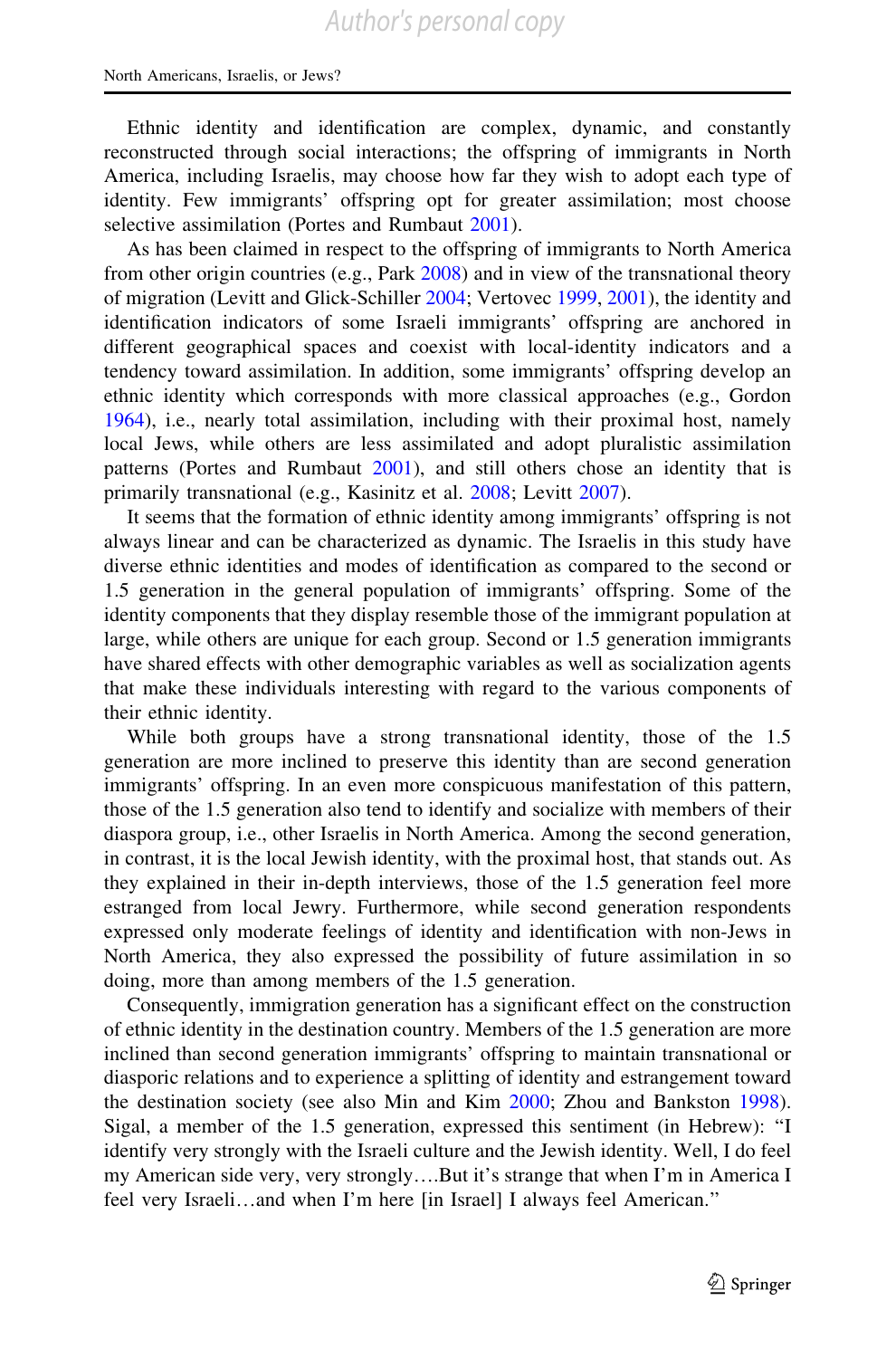Second generation participants feel 'at home' in the destination country and are more inclined to assimilate into their proximal host Jewish group and the non-Jewish majority. As Joseph, a second generation immigrant, said: ''I have one identity. I'm an American immigrant. I was born in Israel but I view myself as an American citizen, I'm from America, I don't know anything else.''

Generational affiliation aside, parents' positive attitude toward Israel has a powerful effect on the preservation of their children's transnational identity, the strength of their diasporic identity, and, to a lesser extent, the local Jewish identity and identification. Jewish background in the parents' home was very important in the formation of a local-Jewish identity and identification and, to a lesser extent, a transnational identity; however, it has no effect on the diasporic identity and identification. Finally, youth-movement activity contributes to the strengthening of diasporic identity only and particularly among those who were exposed to it (mainly from the 'Tzabar group').

Although intergenerational differences were found mainly in Jewish background and youth-movement participation, these neither encouraged nor discouraged the tendency to self-identify as North American or to socialize with North Americans (non-Jewish). Similarly, the parents' attitude toward Israel had no effect on the formation of this identity. Immigrants' offspring, especially those born in the destination country, are more exposed than their parents to social relations with local people and, therefore, are much more prone to greater assimilation.

This study contributes to broader theories regarding ethnic identity and identification by distinguishing between second generation and 1.5 generation immigrants in regard to the construction of a transnational, diasporic, or local (Jewish and non-Jewish) identity and identification. In light of the various theories presented here, from the classical to the most recent, it seems that being second generation immigrants' offspring may predict stronger assimilation; this, however, does not mean that transnational identity is weak among them. Immigrants' offspring who came with their parents as older children (i.e., members of the 1.5 generation) are of course more alienated from the host society and more attached to immigrants who share their ethnic identity. Concurrently, however, they interact with other peers and may even oppose being part of their own ethnic group. Assimilation and diasporic or transnational ethnic identities are complex and manifest differently among Israeli immigrants commensurate with longevity in North America but not in a dichotomous way. It is also important to consider the effect of agents of socialization on this re-construction of ethnic identity in its various dimensions.

There are some limitations to this study, due to its modest size and non-random (snowball) sampling. Its findings may be biased; even though the respondents' socioeconomic characteristics resemble those of larger representative samples of Israeli immigrants in North America (particularly the United States), a large portion of the sample are participants in the 'Tzabar group.' The heightened rate of diasporic and transnational identity can be attributed to the over representation of the 'Tzabar group' in the sample, their membership in the Israeli youth movement as well as having parents who are extremely attached to Israel. Other Israeli immigrants' offspring are less attached to Israel, or to their Israeli peers in North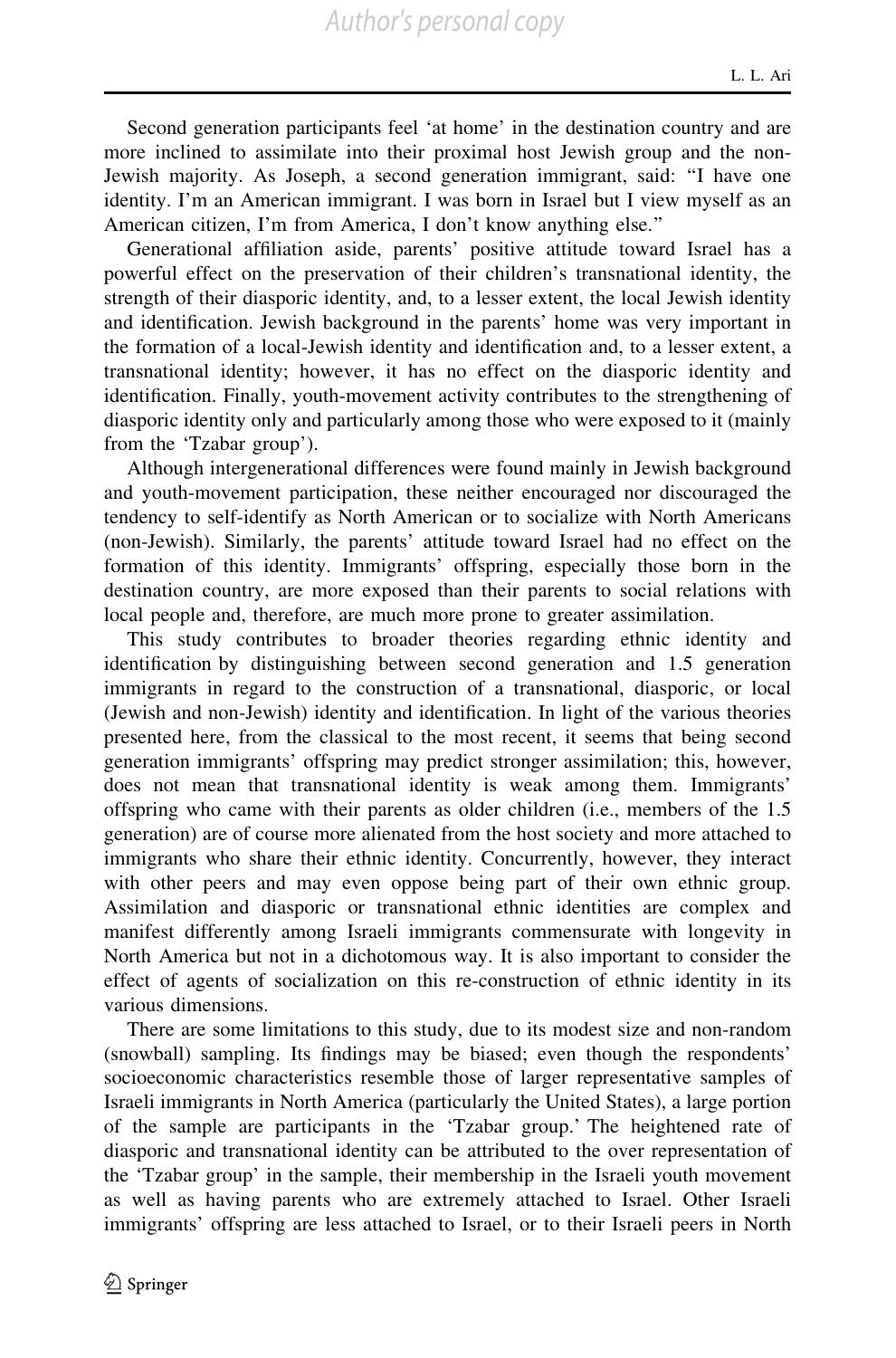<span id="page-22-0"></span>America, since their parents are less attached to Israel and thus encouraged them to a lesser degree to participate in an Israeli youth movement (see also Lev Ari [2010\)](#page-23-0).

Further research on Israeli immigrants' offspring should broaden the investigation of their ethnic identity and identification, particularly the transnational and diasporic ethnic identity components, by including larger and more heterogeneous groups.

Immigrants' offspring may choose to affiliate with their origin group in the country of origin, their origin group in the host country, or the host society exclusively (almost total assimilation). The choice between 'there' and 'here,' between living in Israel and being American-Israeli or Canadian-Israeli, is up to these young people. Some of them are influenced by agents of socialization, primarily their parents' attitude toward Israel, and may establish their homes in Israel for this reason. Most of them, however, especially those of the second generation, are equally susceptible to the influences of various social groups in North America, including non-Jewish ones.

The findings of this research may have several policy implications. The first concerns avenues of transnational connections with Israel through youth-movement activities (membership) but primarily along alternative approaches. It seems that only a small portion of Israeli migrants in North America participate in youth movements and that such movements hardly contribute to transnational identity. Participation in youth movements (Israeli-Zionist ones) reinforces the diasporic Israeli ethnic identity, a significant factor in preventing assimilation. This informal socialization agent, however, hardly affects any other components of ethnic identity and identification. As for the Jewish identity versus assimilation reckoning among these young migrants, there is a need to strengthen relations with their local Jewish community, the proximal host. If this is done, it may reinforce focal points of identity and identification—not only Israeli-diasporic, but also local-Jewish thereby discouraging the offspring of Israeli immigrants from stronger assimilation and loss of Jewish identity. Finally, the first generation of Israeli migrants, namely the parents, has a significant impact on their children's ethnic identity and identification. Both Israeli and local Jewish communities should join together to focus their efforts on first generation Israeli immigrants, along with their offspring, and find ways to strengthen their attachment to Israel as well as their involvement in the local Jewish community. If the first generation of Israeli immigrants is positively connected to Israeli and local-Jewish agencies, their offspring may reconstruct a sustainable multiethnic identity without losing their roots.

# References

Castles, Stephen, and Mark J. Miller. 2009. The age of migration: International population movements in the modern world. New York: Palgrave Macmillan.

Alba, Richard D. 1990. Ethnic identity: The transformation of white America. New York: Yale University Press.

Blau, Peter M., and Otis D. Duncan. 1967. The American occupational structure. New York: Willey & Sons, Inc.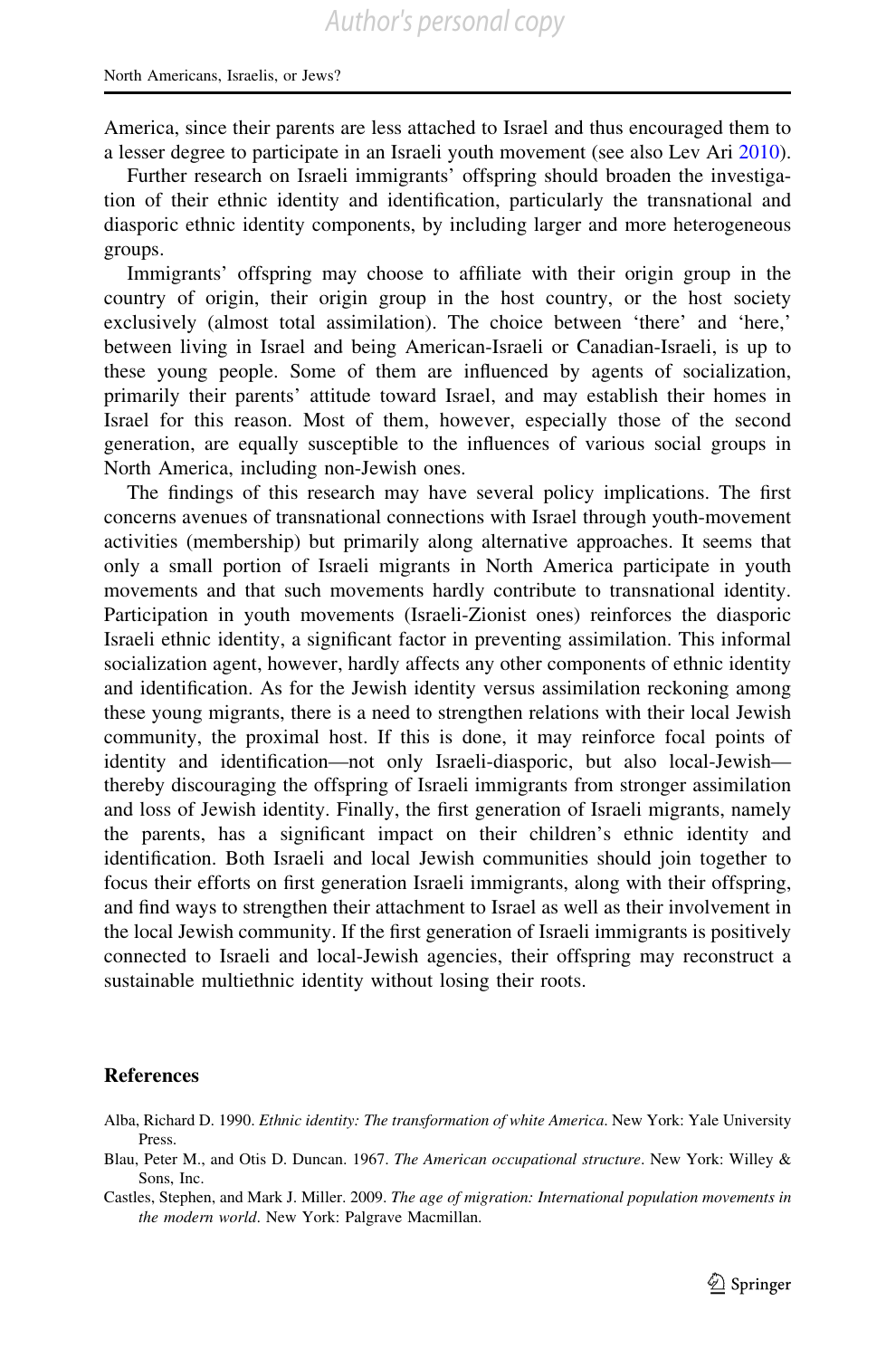- <span id="page-23-0"></span>Cohen, Yinon. 2011. Israeli-born emigrants: Size, destinations and selectivity. International Journal of Contemporary Sociology 52(1–2): 45–62.
- Cohen, Yinon, and Yitchak Haberfeld. 2003. Economic integration among children of Israeli immigrants in the United States. International Migration 41(4): 141–159.
- Faist, Thomas. 2000. The volume and dynamics of international migration and transnational social spaces. Oxford: Oxford University Press.
- Frankfort-Nachmias Chava, and David Nachmias. 2008. Research methods in the social science. New York: Worth Publishers.
- Gans, Herbert J. 1979. Symbolic ethnicity: The future of ethnic groups and cultures in America. *Ethnic* and Racial Studies 2: 1–20.
- Gans, Herbert J. 1994. Symbolic ethnicity and symbolic religiosity: Towards a comparison of ethnic and religious acculturation. Ethnic and Racial Studies 17(4): 577–592.
- Glazer, Nathan, and Daniel P. Moynihan. 1963. Beyond the melting pot: The Negroes, Puerto Ricans, Jews, Italians and Irish of New York City. Cambridge, MA: The M.I.T. Press.
- Glick-Schiller, Nina, Linda Basch, and Cristina Blanc-Szanton. 1992. Transnationalism: A new analytic framework for understanding migration. Annals of the New York Academy of Sciences 645: 1–24.
- Gold, Steven J. 1992. Israelis in Los Angeles. Los Angeles: The Susan and David Wilstein Institute of Jewish Policy Studies.
- Gold, Steven J. 2002. The Israeli Diaspora. London and New York: Routledge.
- Gold, Steven J. 1999. From 'The Jazz Singer' to 'what a country'! A comparison of Jewish migration to the United States, 1880–1930 and 1965–1998. Journal of American Ethnic History 18(3): 114–141.
- Gold, Steven J., and Bruce A. Phillips. 1996. Israelis in the United States. American Jewish Year Book 96: 51–101.
- Gordon, Milton M. 1964. Assimilation in American life. New York: Oxford University Press.
- Grillo, Ralph. 1998. Pluralism and the politics of difference: State, culture and ethnicity in comparative perspective. Oxford: Clarendon.
- Hirschman, Charles. 1983. American's melting pot reconsidered. Annual Review of Sociology 9: 397–423.
- Israeli Scouts web site 2010. [www.zofim.org.il/about\\_tnua.asp](http://www.zofim.org.il/about_tnua.asp). Accessed 16 April 2011 (in Hebrew).
- Itzigsohn, Jose, and Silvia Giorguli-Saucedo. 2005. Incorporation, transnationalism, and gender: Immigrant incorporation and transnational participation as gendered processes. International Migration Review 39(4): 895–920.
- Kahane, Reuven. 1986. Informal agencies of socialization and the integration of immigrant youth into society: An example from Israel. International Migration Review 20(1): 21-39.
- Kahane, Reuven. 1997. The origins of postmodern youth—Informal youth movements in a comparative perspective. Berlin: Walter de Gruyter.
- Kahane, Reuven. 2004. Toward a theory of informality and its implications for adolescence. In Education as a social challenge—A collection of papers on religious and non-formal education, ed. Zehavit Gross, and Yuval Dror, 131–151. Tel Aviv: Tel Aviv University, Ramot. (in Hebrew).
- Kasinitz, Philip, John H. Mollenkopf, Mary Waters and Jennifer Holdaway. 2008. Inheriting the city: The children of immigrants come of age. New York: Russell Sage Foundation, Cambridge, MA and London, England: Harvard University Press.
- Lieberson, Stanley, and Mary C. Waters. 1988. From many strands: Ethnic and racial groups in contemporary America. New York: Russell Sage Foundation.
- Lev Ari, Lilach. 2008a. The American dream—For men only? Gender, immigration and the assimilation of Israelis in the United States. El Paso, TX: LFB Scholarly Publishing LLC.
- Lev Ari, Lilach. 2008b. Israeli emigrants abroad—Jewish continuity or assimilation?. Ramat Gan: Bar Ilan University, Rappaport Center. (in Hebrew).
- Lev Ari, Lilach. 2010. Second and 1.5 generation of Israelis in North America-Ethnic identity and identification: Three groups compared ("Tzabar group" and others). Ramat Gan: Bar Ilan University, Rappaport Center. (in Hebrew).
- Levitt, Peggy. 2007. God needs no passport: Immigrants and the changing the American religious landscape. New York: New Press.
- Levitt, Peggy, and Nina Glick-Schiller. 2004. Conceptualizing simultaneity: A transnational social field perspective on society. International Migration Review 38(3): 1002–1039.
- Min, Pyong Gap, and Rose Kim. 2000. Formation of ethnic and racial identities: Narratives by young Asian-American professionals. Ethnic and Racial Studies 23(4): 735–760.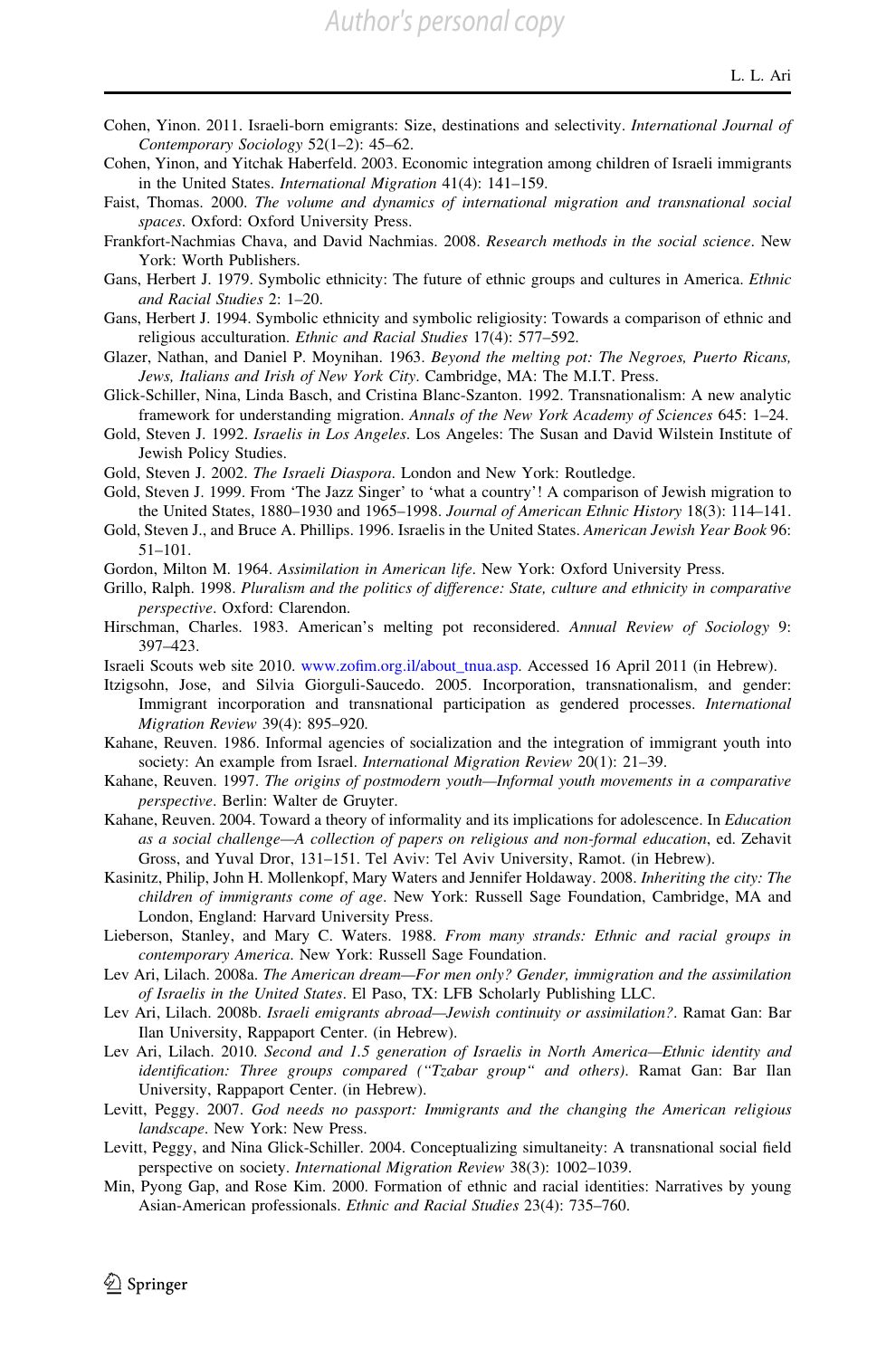- <span id="page-24-0"></span>Mittelberg, David. 2007. Jewish continuity and Israel visits. In Israel, the Diaspora and Jewish identity, ed. Danny Ben-Moshe, and Zohar Segev, 30–47. Great Britain and USA: Sussex.
- Mittelberg, David, and Mary C. Waters. 1992. The process of ethnogenesis among Haitian and Israeli immigrants in the United States. Ethnic and Racial Studies 15(3): 412–435.
- Nagel, Joane. 1994. Constructing ethnicity: Creating and recreating ethnic identity and culture. Social Problems 41(1): 152–176.
- Oropesa, R.S., and Nancy Landale. 1997. In search of the new second generation: Alternative strategies for identifying second generation children and understanding their acquisition of English. Sociological perspectives 40: 429–455.
- Park, Robert E. 1950. Our racial frontier on the Pacific. In Race and culture, ed. Everett Hughs, 138–151. London: Collier-Macmillan.
- Park, Jerry Z. 2008. Second-generation Asian American pan-ethnic identity: Pluralized meanings of a racial label. Sociological Perspectives 51(3): 541–561.
- Park, Kyeyoung. 1999. 'I really do feel I'm 1.5!' The construction of self and community by young Korean Americans. American Journal 25(1): 139–163.
- Portes, Alejandro, and Ruben G. Rumbaut. 2001. Legacies: The story of the immigrant second generation. Los Angeles and Berkeley: University of California Press.
- Portes, Alejandro, and Min Zhou. 1993. The new second generation: Segmented assimilation and its variants. Annals of the American Academy of Political and Social Sciences 530: 74–96.
- Rebhun, Uzi. 2001. Migration, community, and identification: Jews in late 20th century America. Jerusalem: The Hebrew University of Jerusalem, Magnes. (in Hebrew).
- Rebhun, Uzi, and Lilach Lev Ari. 2010. American Israeli: Migration, transnationalism, and diasporic identity. Leiden, Netherlands: Brill.
- Rosenthal, Mira, Aharon Kfir, and Asher Friedberg. 1994. Israelis in New York—Integration difficulties. Kivunim 6: 117–127. (in Hebrew).
- Remennick, Larissa. 2003. The 1.5-generation of Russian immigrants in Israel: Between integration and socio-cultural retention. Diaspora 12(1): 39–66.
- Rumbaut, Ruben. 1997. Ties that bind: Immigration and immigrant families in the United States. In International migration and family change, ed. Alan Booth, Ann C. Crouter, and Nancy S. Landale, 3–46. New York: Lawrence Earlbaum.
- Shain, Yossi. 1999. Marketing the American creed abroad: Diasporas in the US and their homelands. New York: Cambridge University Press.
- Shapira, Rina, Sarry Fayer, and Chaim Adler. 2004. Blue shirt, green tie and crocheted skullcap: It's not nostalgia but here and now and still influential (a social profile of the Israeli youth movements). In The social challenge of education—A collection of papers on religious and non-formal education, ed. Zehavit Gross, and Yuval Dror, 153–171. Tel Aviv: Tel Aviv University, Ramot. (in Hebrew).
- Sheffer, Gabriel. 1986. A new field of study: Modern diasporas in international politics. In Modern diasporas in international politics, ed. Gabriel Sheffer, 1–15. London and Sydney: Croom Helm.
- Sheffer, Gabriel. 2003. Diaspora politics: At home abroad. Cambridge: Cambridge University Press.
- Shkedi, Asher. 2003. Words that try to touch—Qualitative research, theory and application. Tel Aviv: Tel Aviv University, Ramot. (in Hebrew).
- Shokeid, Moshe. 1988. Children of circumstances: Israeli emigrants in New York. New York: Ithaca, Cornell University Press.
- Tur-Kaspa Shimoni, Michal, Dafna Pereg, and Mario Mikulincer. 2004. Psychological aspects of identity formation and their implications for understanding the concept of Jewish identity: A review of the scientific literature. Ramat Gan: Bar Ilan University, The Rappaport Center. (in Hebrew).
- Uriely, Nathan. 1995. Patterns of identification and integration with Jewish Americans among Israeli immigrants in Chicago: Variations across status and generation. Contemporary Jewry 16: 27–49.
- Vertovec, Steven. 1999. Conceiving and researching transnationalism. Ethnic and Racial Studies 22(2): 447–462.
- Vertovec, Steven. 2001. Transnationalism and identity. Journal of Ethnic and Migration Studies 27(4): 573–582.
- Wallman, Sandra. 1986. Ethnicity and the boundary processes in context. In Theories of race and ethnic relation, ed. John Rex, and David Mason, 226–245. Cambridge: Cambridge University Press.
- Waters, Mary C. 1990. Ethnic options: Choosing identities in America. California: University of California Press.
- Yancey, William, L. Eugene, P. Ericksen, and Richard N. Juliani. 1976. Emergent ethnicity: A review and reformulation. American Sociological Review 41(3): 391–403.